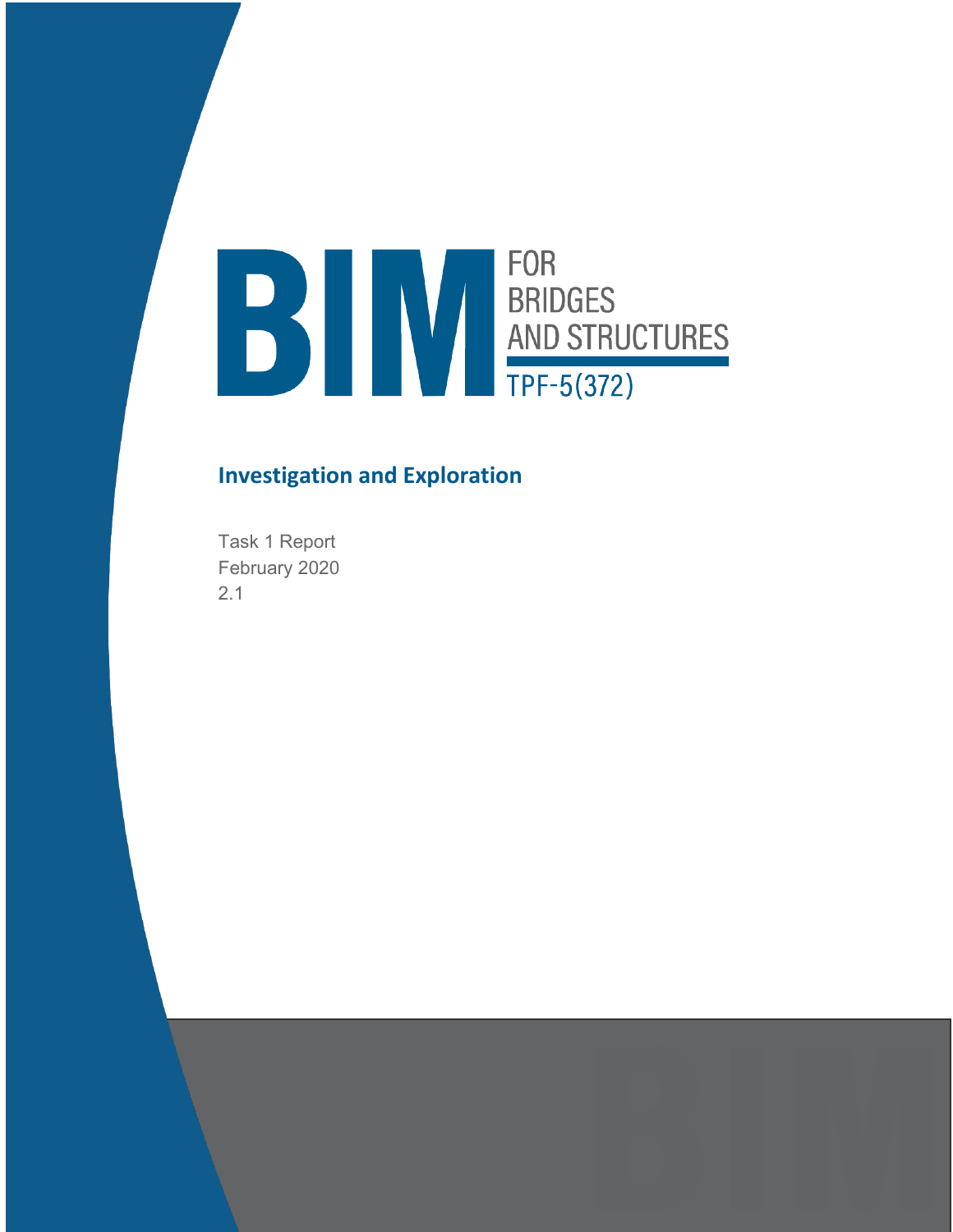

# **Table of Contents**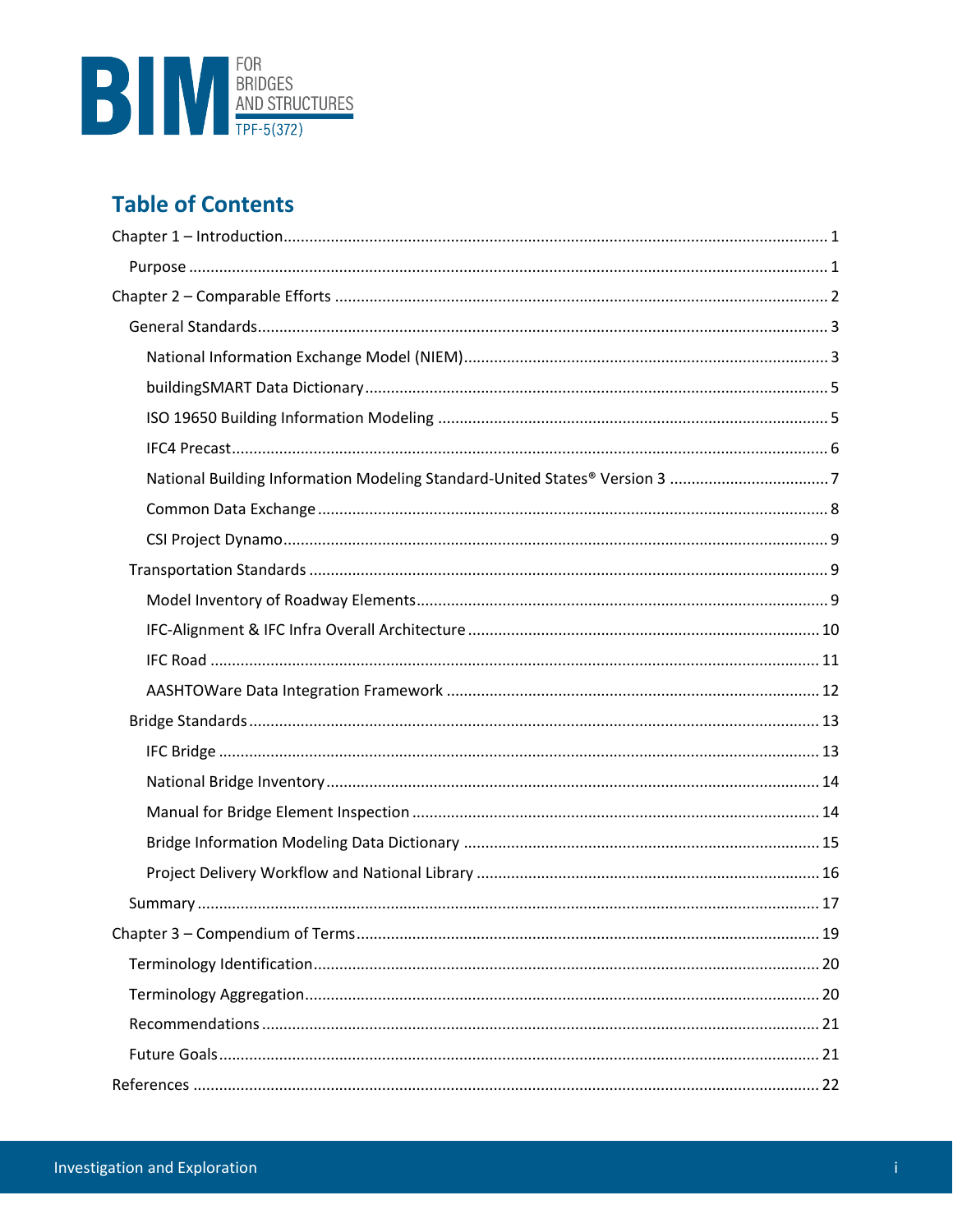

# **List of Figures**

# **List of Tables**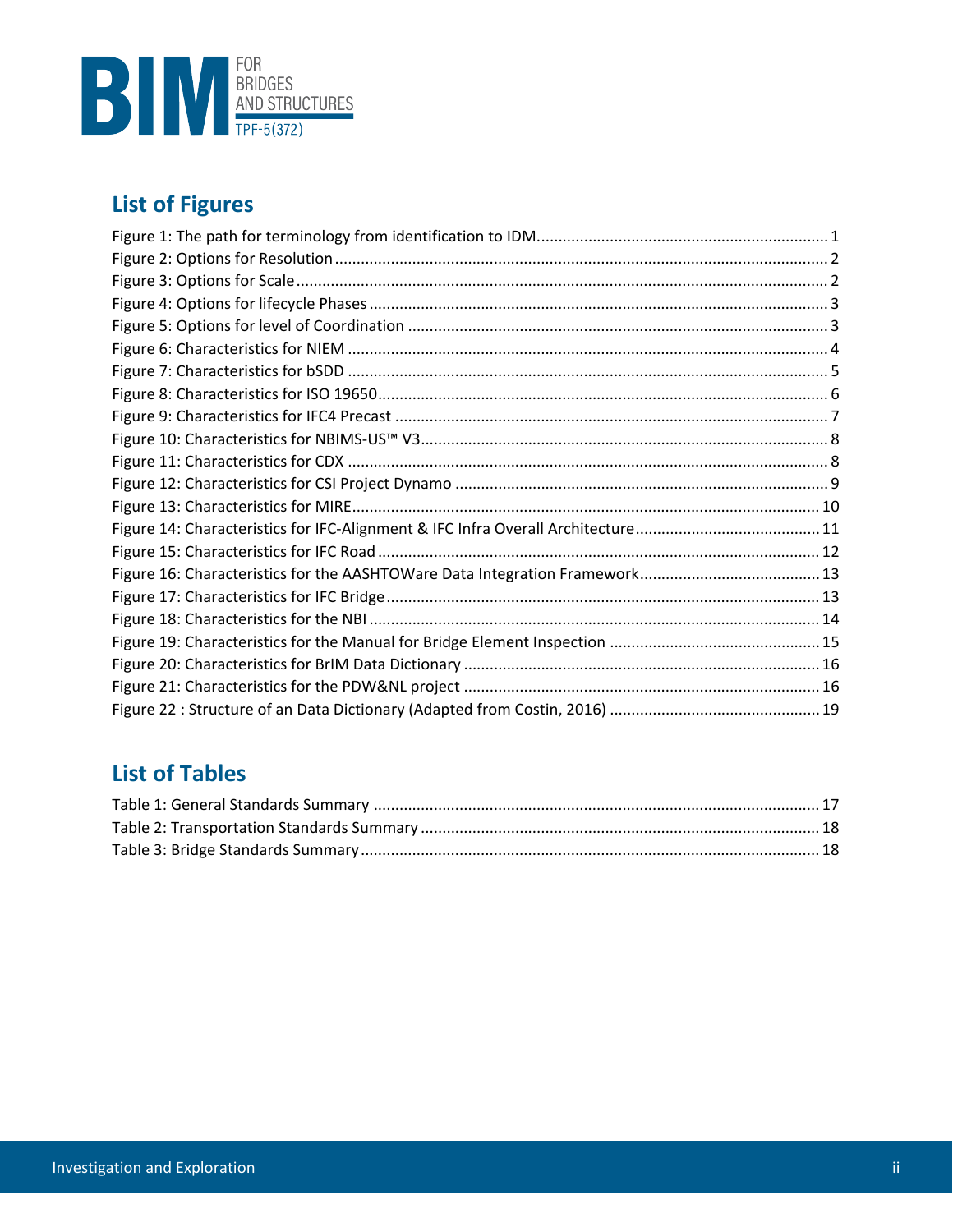

# **List of Abbreviations**

| <b>AADT</b>   | <b>Average Annual Daily Traffic</b>                             |
|---------------|-----------------------------------------------------------------|
| <b>AASHTO</b> | American Association of State Highway Transportation Officials  |
| <b>BIM</b>    | <b>Building Information Modeling</b>                            |
| <b>BME</b>    | <b>Bridge Management Elements</b>                               |
| <b>BrIM</b>   | <b>Bridge Information Modeling</b>                              |
| bSDD          | buildingSMART Data Dictionary                                   |
| bSI           | buildingSMART International                                     |
| <b>CDX</b>    | Common Data Exchange                                            |
| <b>COBS</b>   | Committee on Bridges and Structures                             |
| <b>CSI</b>    | <b>Construction Specifications Institute</b>                    |
| <b>ERM</b>    | <b>Exchange Requirements Mode</b>                               |
| <b>FDE</b>    | <b>Fundamental Data Elements</b>                                |
| <b>FHWA</b>   | Federal Highway Administration                                  |
| <b>GUID</b>   | Globally Unique Identifier                                      |
| <b>IDM</b>    | <b>Information Delivery Manual</b>                              |
| <b>IFC</b>    | <b>Industry Foundation Classes</b>                              |
| <b>ISO</b>    | International Organization for Standardization                  |
| <b>KCJIS</b>  | Kansas Criminal Justice Information System                      |
| $MAP-21$      | Moving Ahead for Progress in the 21st Century                   |
| <b>MIRE</b>   | Model Inventory of Roadway Elements                             |
| <b>MVD</b>    | <b>Model View Definition</b>                                    |
| <b>NBE</b>    | <b>National Bridge Element</b>                                  |
| <b>NBI</b>    | National Bridge Inventory                                       |
| NBIMS-US™     | National Building Information Modeling Standard - United States |
| <b>NIEM</b>   | National Information Exchange Model                             |
| <b>NSBA</b>   | National Steel Bridge Alliance                                  |
| <b>OGC</b>    | Open Geospatial Consortium                                      |
| <b>SCOA</b>   | Special Committee on AASHTOWare                                 |
| <b>TPF</b>    | <b>Transportation Pooled Fund</b>                               |
| XML           | eXtensible Markup Language                                      |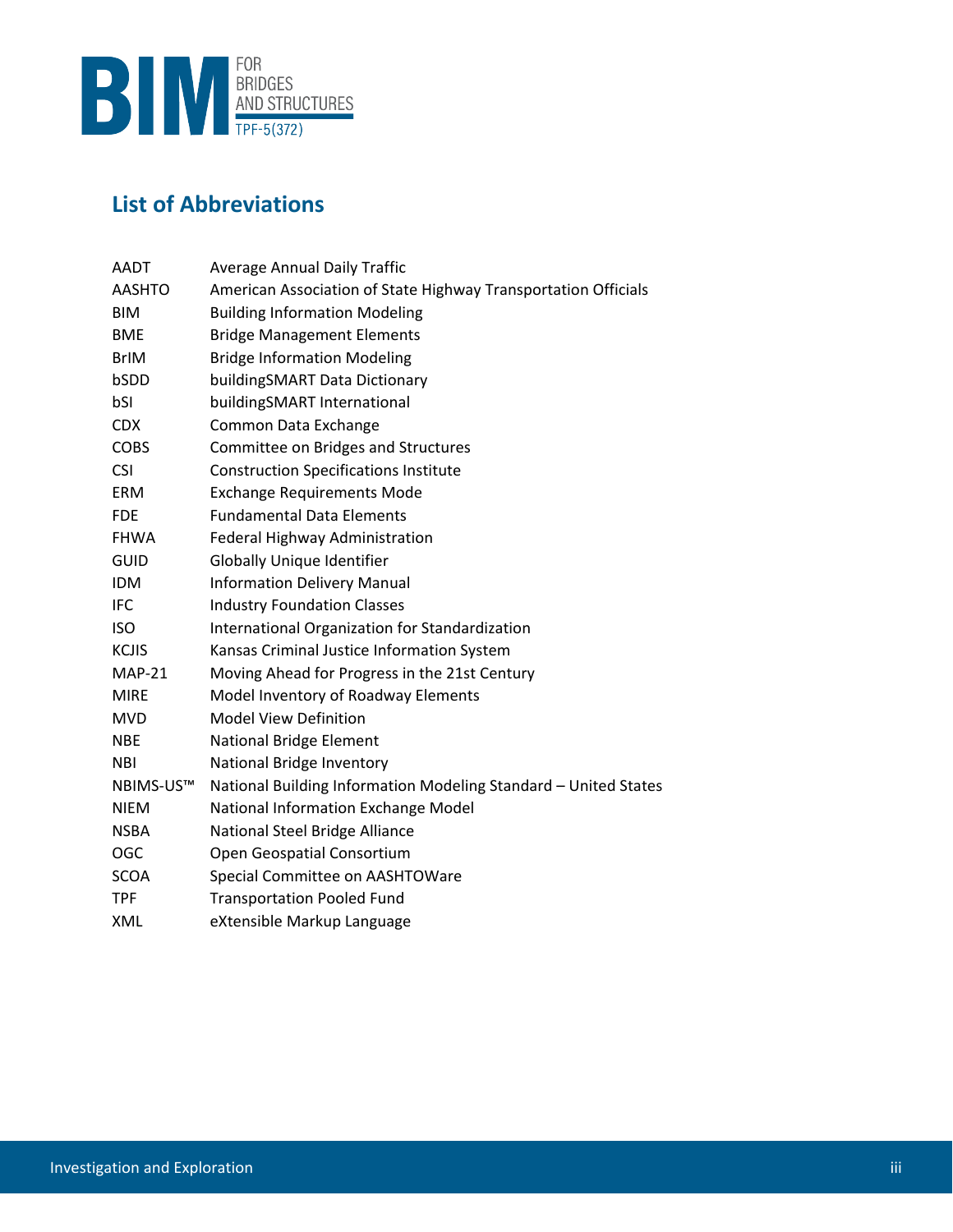

# <span id="page-4-0"></span>**Chapter 1 – Introduction**

The report documents the outcome of research to find comparative implementation efforts of common data standards and makes terminology recommendations for Building Information Modeling (BIM) for Bridges and Structures. The goal of the first task is to document and report on comparable industry efforts that require a shared vocabulary and definition of terms. The goal of the second task is to create a reference document of standardized terminology and definitions for BIM for Bridges and Structures. These topics are covered in Chapters 2 and 3, respectively.

# <span id="page-4-1"></span>**Purpose**

Business processes in transportation are increasingly being digitized and automated; there is an ongoing need to standardize digital information exchanges. These information exchanges happen both within an agency and with external public agencies at the local, state, and national level. To execute an information exchange, the data fields in a source database must be matched to the data fields in a target database. Data dictionaries that use standardized terminology and data definitions that include the format, resolution, and accuracy of the data make it easier to execute both planned and *ad hoc* information exchanges.

The first task identified potential targets for digitally exchanging information from BIM for Bridges and Structures. The second task created a compendium of standard terminology that will be used to build a data dictionary for BIM for Bridges and Structures. [Figure 1](#page-4-2) shows the steps from identifying terminology to producing an Information Delivery Manual (IDM). This report describes the first two steps. Steps three and four are part of the TPF-5(372) project Task 4: Industry Foundation Classes (IFC) Development and Verification. Task 4 includes additional steps to create the IDM.



**Figure 1: The path for terminology from identification to IDM.**

<span id="page-4-2"></span>A secondary purpose of the standardized terminology is to support stakeholder engagement and outreach activities. The compendium of terminology will serve as a reference for consistent messaging and as a glossary of terms for stakeholders.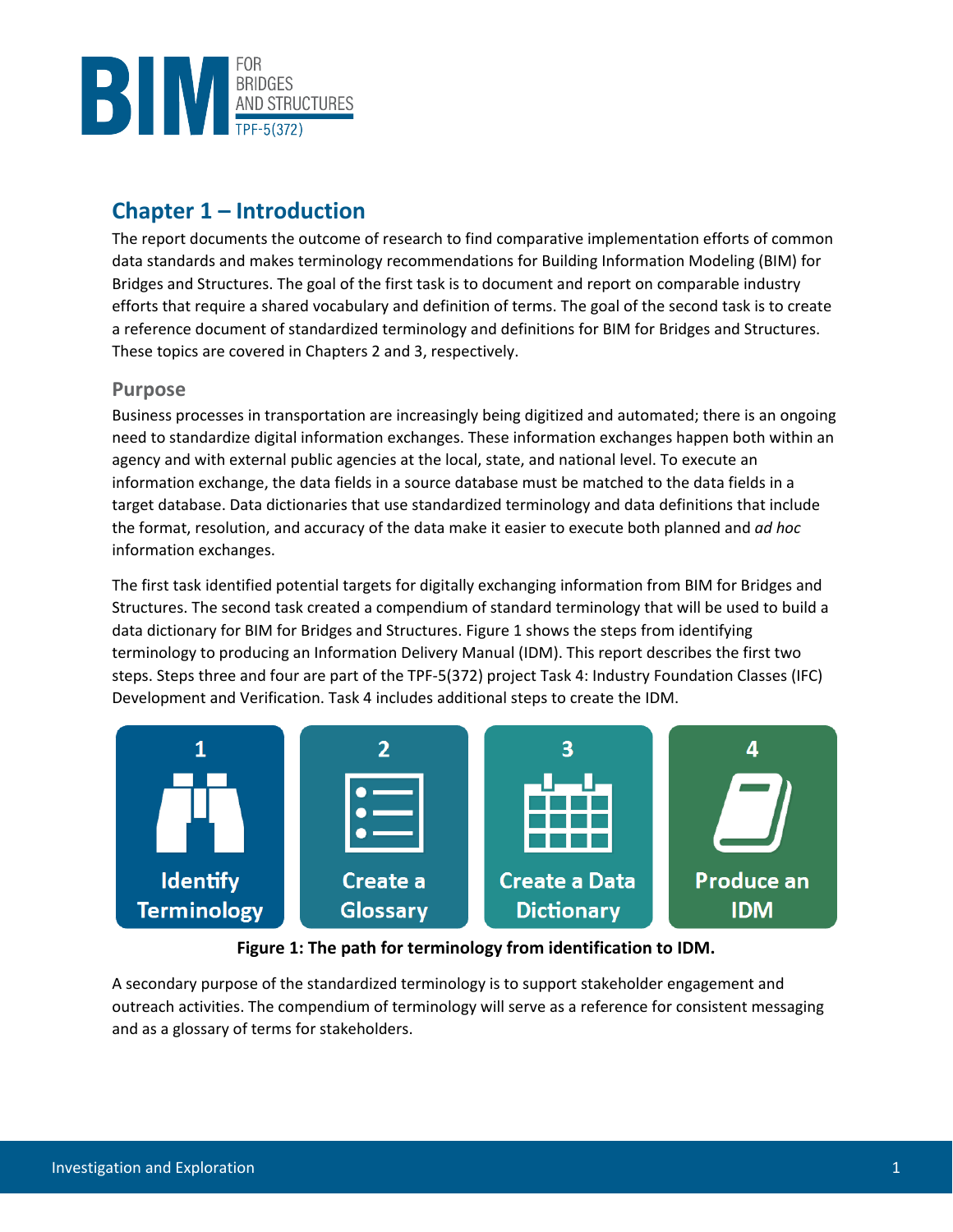

# <span id="page-5-0"></span>**Chapter 2 – Comparable Efforts**

This section summarizes comparable implementation efforts for creating common data standards. The identified efforts share vocabulary and definitions of terms with BIM for Bridges and Structures. Each effort was described in terms of its purpose, governance, relationship to bridges and structures, and types of exchanges of BIM for bridges and structures information. Each comparative effort was also assessed in four qualitative categories:

- **Resolution**: Describes the level of detail at which bridges and structures are represented; i.e., is the bridge described as a single entity (*low*), as general systems (*medium*) or in detail (*high*). These options are presented in [Figure 2.](#page-5-1)
- **Scale**: Describes whether the standard applies at the *local*, *national*, or *international* level. These options are presented in [Figure 3.](#page-5-2)
- **Phase**: Describes the phase in the lifecycle of bridges and structures at which the standard applies; i.e. whether it describes bridge information during *design*, *construction* (including fabrication), operations, or *maintenance*. These options are presented in [Figure 4.](#page-6-2)
- **Coordination**: Describes whether the BIM for Bridges and Structures project should *monitor* the standard, *align* to the standard, *collaborate* with the standard's governing body, or *inform* the governors as part of the stakeholder engagement and outreach activities. These options are presented in [Figure 5.](#page-6-3)



<span id="page-5-2"></span><span id="page-5-1"></span>

**Figure 3: Options for Scale**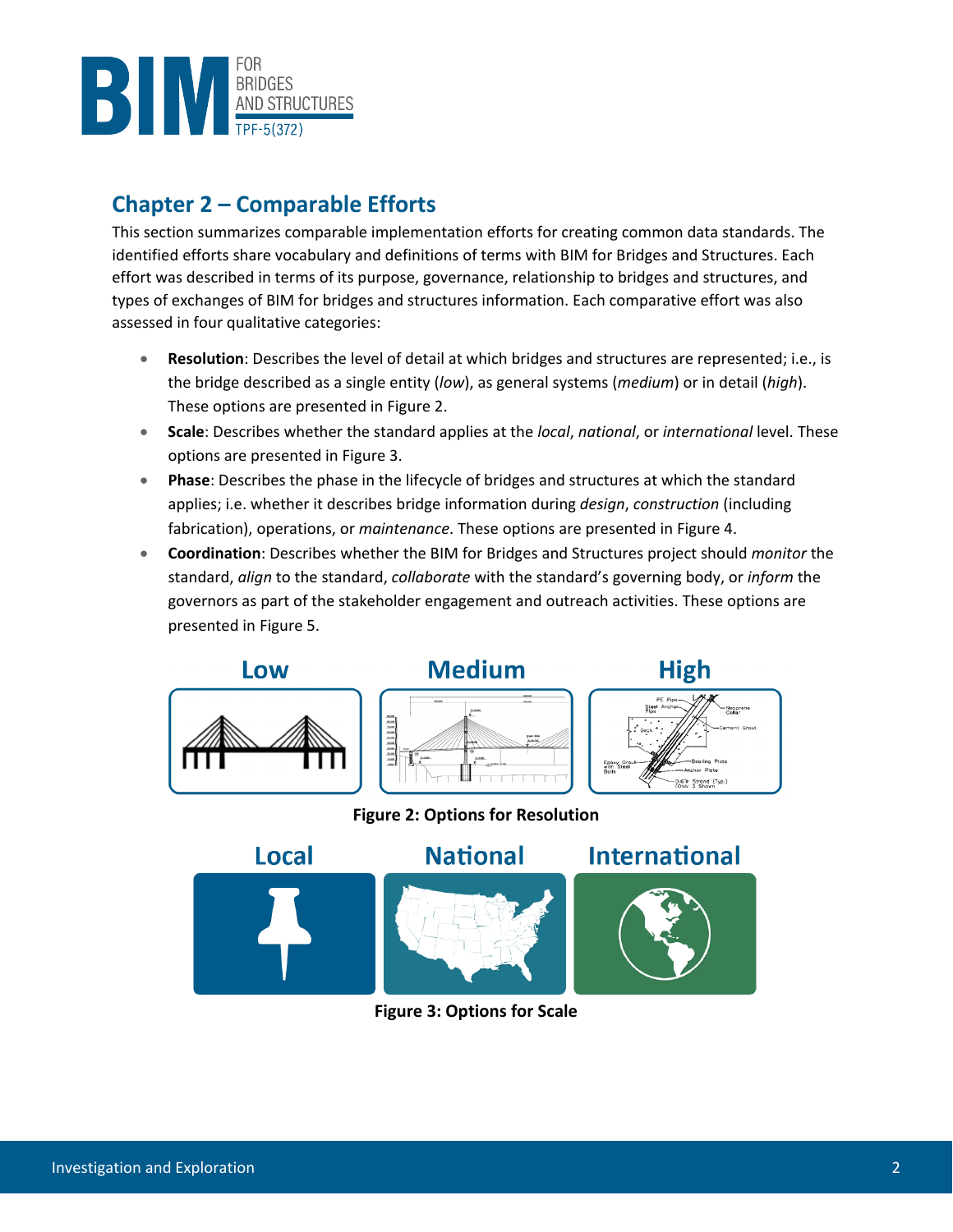

<span id="page-6-2"></span>

#### **Figure 5: Options for level of Coordination**

<span id="page-6-3"></span>The standards are grouped by domain, from general, multi-industry standards to transportation standards and standards that are focused specifically on bridges and structures.

# <span id="page-6-0"></span>**General Standards**

This section summarizes standards for information exchanges with a broad purview.

# <span id="page-6-1"></span>National Information Exchange Model (NIEM)

The National Information Exchange Model (NIEM) is a data model made up of core elements (the NIEM Core) with definitions that are universal (e.g. person, location, activity) and elements defined by communities. It is an XML-based information exchange framework. The NIEM model establishes the rules and methods for using the model and a standardized information exchange development lifecycle. (National Information Exchange Model, 2019) There are 14 communities within NIEM and more are likely to be added in the future. The communities include Surface Transportation, Infrastructure Protection, and Emergency Management. NIEM is developed for the U.S. by U.S. government agencies, but it is used by public and private organizations in the U.S. and internationally.

#### *Purpose*

NIEM facilitates inter-agency coordination and data sharing. NIEM was initially designed for the law enforcement and homeland security communities. The Kansas Bureau of Investigation and the Kansas Department of Transportation used NIEM to create the Kansas Criminal Justice Information System (KCJIS). KCJIS enables various state and local agencies to submit and store disposition reports (relating to criminal driving violations) in one electronic repository. (National Information Exchange Model, 2015)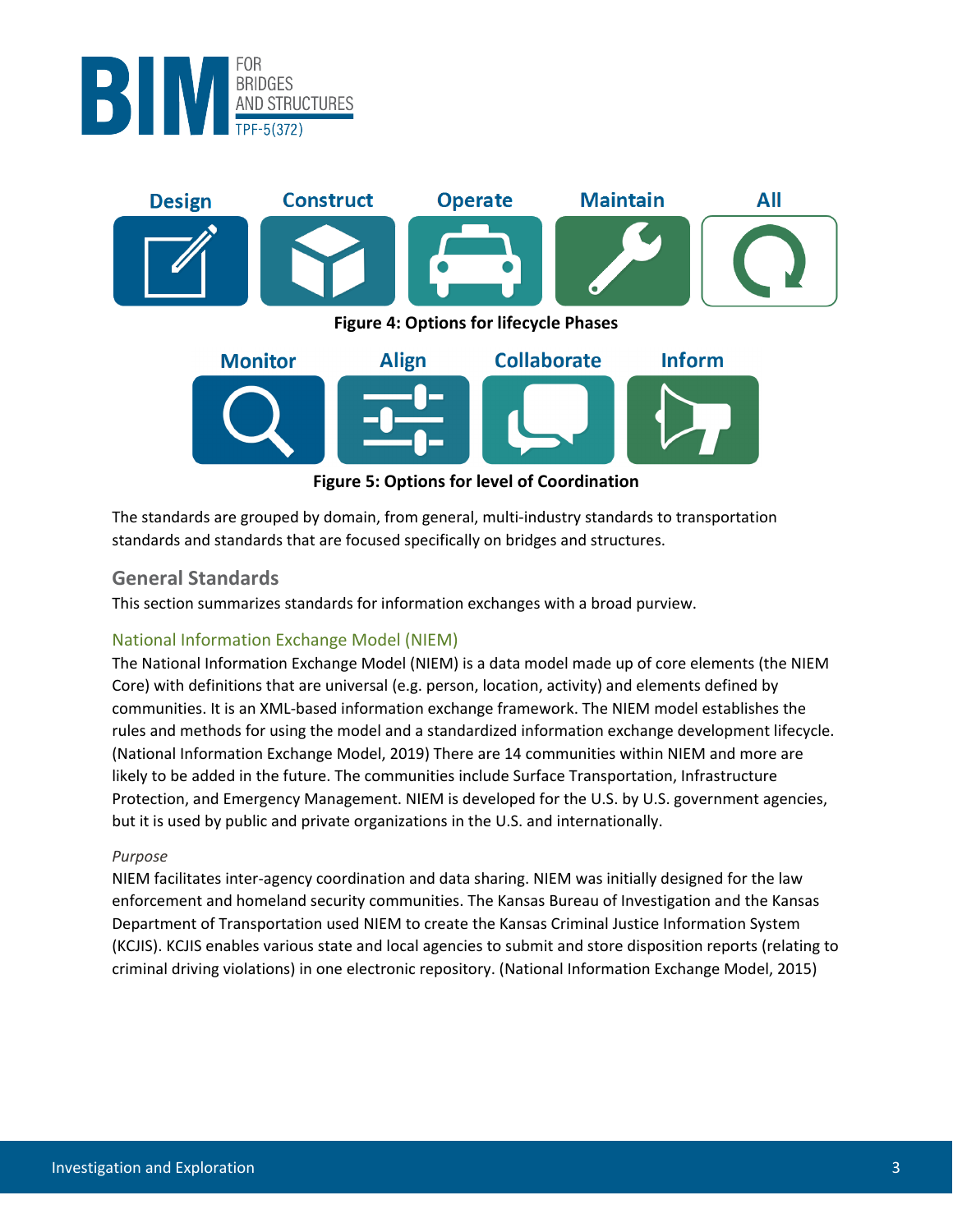

#### *Governing Body*

NIEM is governed by committees operating in four areas:

- An **Executive Steering Council**, which makes organizational decisions about membership, funding needs, program direction, technical direction, and staffing.
- A **Management Office**, which manages daily operations, markets the standard, coordinates with stakeholders and other information-sharing initiatives, and provides oversight to the working groups and committees.
- A **Business Architecture Committee**, which establishes the business architecture and requirements, manages the NIEM Core, and regulates how the NIEM domains are added and how they coordinate.
- A **Technical Architecture Committee**, which establishes the technical architecture, manages technical specification documents, and develops the NIEM Core and related processes for developing data definitions and information exchange specifications.

#### *Role of Bridges*

"BridgeStructure" is a facility type defined in the Surface Transportation domain, one of 14 NIEM domains. The "BridgeStructure" facility type refers to bridge, underpass, overpass, or tunnel structures and can be linked to the National Bridge Inventory (NBI). The information connected to the "BridgeStructure" facility type is aggregate; examples are contact information, capacity, location (which could be an address or a geospatial coordinate), and a facility diagram that is an image.

The Surface Transportation domain includes limited, aggregate information about the highway transportation system. There are federal identifiers, such as the National Highway System (NHS) route code, Average Annual Daily Traffic (AADT), functional class, access control and operation information (one-way or two-way operations) and limited geometric information such as width and slope.

#### *Exchange Types*

The Surface Transportation domain is intended for transportation regulators, operators, and users, including law enforcement and emergency management partners. Exchanges would occur during operations and maintenance phases, such as when an incident occurs or a structure is closed or significantly modified.

#### *Summary*

NIEM is a low-resolution standard with a national scale. It applies during the operations phase of a bridge. The TPF-5(372) project should monitor the NIEM standard for any efforts to expand the scope of the Surface Transportation domain to define bridges in more detail. NIEM does not currently break a bridge down into components. [Figure 6](#page-7-0) summarizes the characteristics of NIEM.

<span id="page-7-0"></span>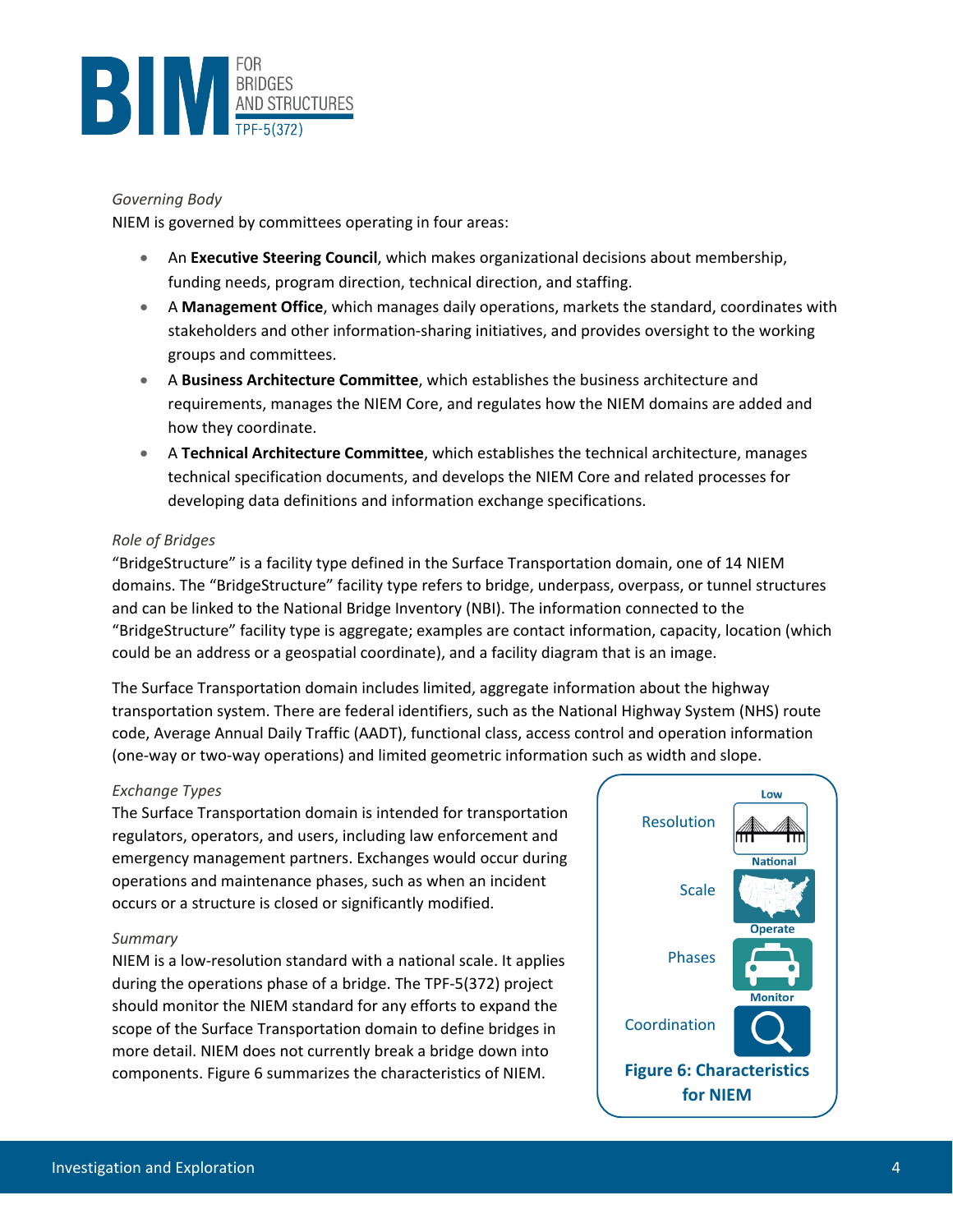

## <span id="page-8-0"></span>buildingSMART Data Dictionary

The buildingSMART Data Dictionary (bSDD) is one of the services that buildingSMART International (bSI) provides to support the implementation of bSI standards, such as IFC. The bSDD is a shared library of building and construction industry objects and their attributes, which is organized using a standard ontology (ISO 12006-3). (buildingSMART International, 2019) The bSDD is intended to serve as the highest level of knowledge representation and developers can continue to add more detail to it. The bSDD includes over 200,000 "concepts" with over 800,000 "names" (drawing from multiple languages) and over 800,000 "relationships" between them. (buildingSMART International, 2019)

#### *Purpose*

The bSDD is a tool that enables members of the global building and construction industry to share product information. The bSDD is a tool for content owners to align their data to the IFC standard and to produce an IDM. (buildingSMART International, 2019)

#### *Governing Body*

bSI owns the copyright to the bSDD, but it is a user service that is implemented by users; local chapters play a key role in delivering the service.

#### *Role of Bridges*

There is space in the bSDD specifically for bridge property sets. Bridges and their sub-components are subjects in the bSDD. For example, a Bridge is a subject with properties of location, position, and point. It has many subtypes, including arch bridge and truss bridge. Bridge subjects are part of a larger object group that includes road, tramway, street, and railroad subtypes.

#### *Exchange Types*

The bSDD is a tool for creating IDMs and thus it serves all exchanges in the bridge asset lifecycle.

#### *Summary*

The bSDD is a high-resolution standard with an international scale. It applies during all phases of the bridge lifecycle. The standard developed by the TPF-5(372) project should align to the bSDD standard and could potentially add to it. Figure 7 summarizes the characteristics of the bSDD.

#### <span id="page-8-1"></span>ISO 19650 Building Information Modeling

High Resolution **International Scale** All Phases **Align** Coordination **Figure 7: Characteristics for bSDD**

The International Organization for Standardization (ISO) standard for Building Information Modeling (BIM), ISO 19650, evolved from the United Kingdom 1192 series of publicly available specifications for BIM Level 2. The ISO 19650 is an international standard for managing information about built assets (including buildings and civil works) using BIM over the asset lifecycle. The standard is officially called *"Organization and digitization of information about buildings and civil engineering works, including*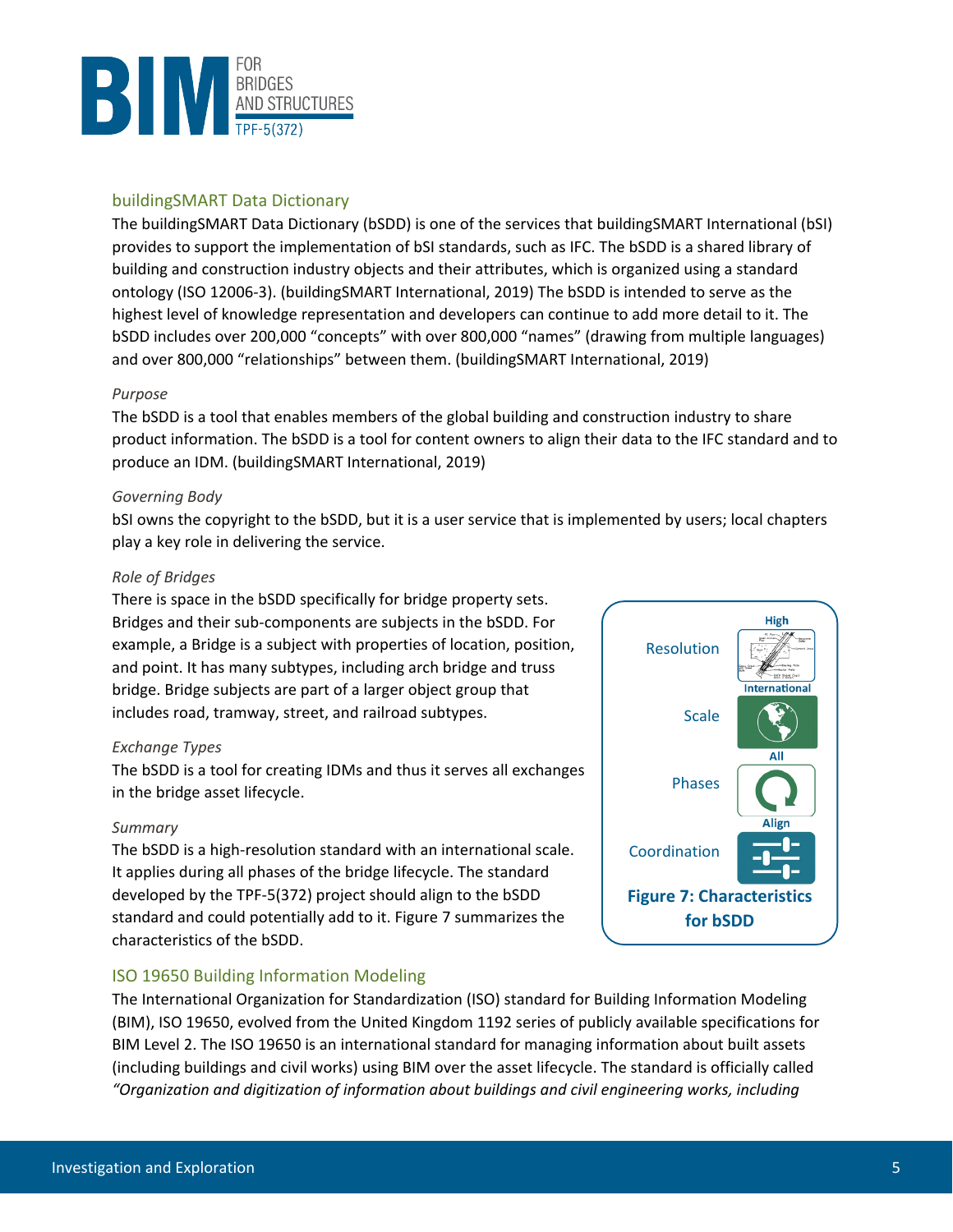

*building information modelling -- Information management uses building information modelling."* Two standards in the series have been published to date:

- BS EN ISO 19650-1, which covers concepts and principles, (International Organization for Standardization, 2018) and
- BS EN ISO 19650-2, which covers the delivery phase of the assets. (International Organization for Standardization, 2018)

#### *Purpose*

The ISO 19650 standard establishes the foundation of business processes for information management (ISO 19650-1) and specific requirements for the information (ISO 19650-2) to be used with BIM.

#### *Governing Body*

The standard was developed by Technical Committee ISO/TC 59, *Buildings and civil engineering works*,

SC 13, *Organization and digitization of information about buildings and civil engineering works, including building information modelling (BIM)* and is maintained by the ISO.

## *Role of Bridges*

Bridges are one of the built assets—along with roads, buildings, etc.—covered by the standard.

#### *Exchange Types*

The standard applies to all phases of the asset lifecycle.

#### *Summary*

ISO 19650 is a high-resolution standard with an international scale. It applies during the whole lifecycle of a bridge. The standard and guidelines developed by the TPF-5(372) project should align to the ISO 19650 standard. Figure 8 summarizes the characteristics of ISO 19650.



#### <span id="page-9-0"></span>IFC4 Precast

There is already an IFC standard for the design-to-fabrication exchange for precast architectural elements, which was developed in 2009 by a committee of the Precast/Prestressed Concrete Institute with support from Georgia Tech. (National Institute of Building Sciences, 2009) However, there is not yet an IFC standard for taking shop models to production. This is particularly important for automated fabrication equipment, such as precast manufacturing execution systems (MES) and Production Planning Software (PPS) systems. (buildingSMART Deutschland, 2018)

#### *Purpose*

The IFC4 Precast project aims to create an international standard for exchanging data from shop models to MES and PPS systems. Specifically, the project aims to extend the reach of open BIM into precast production, bridge the gap between shop models and MES/PPS systems with a standardized data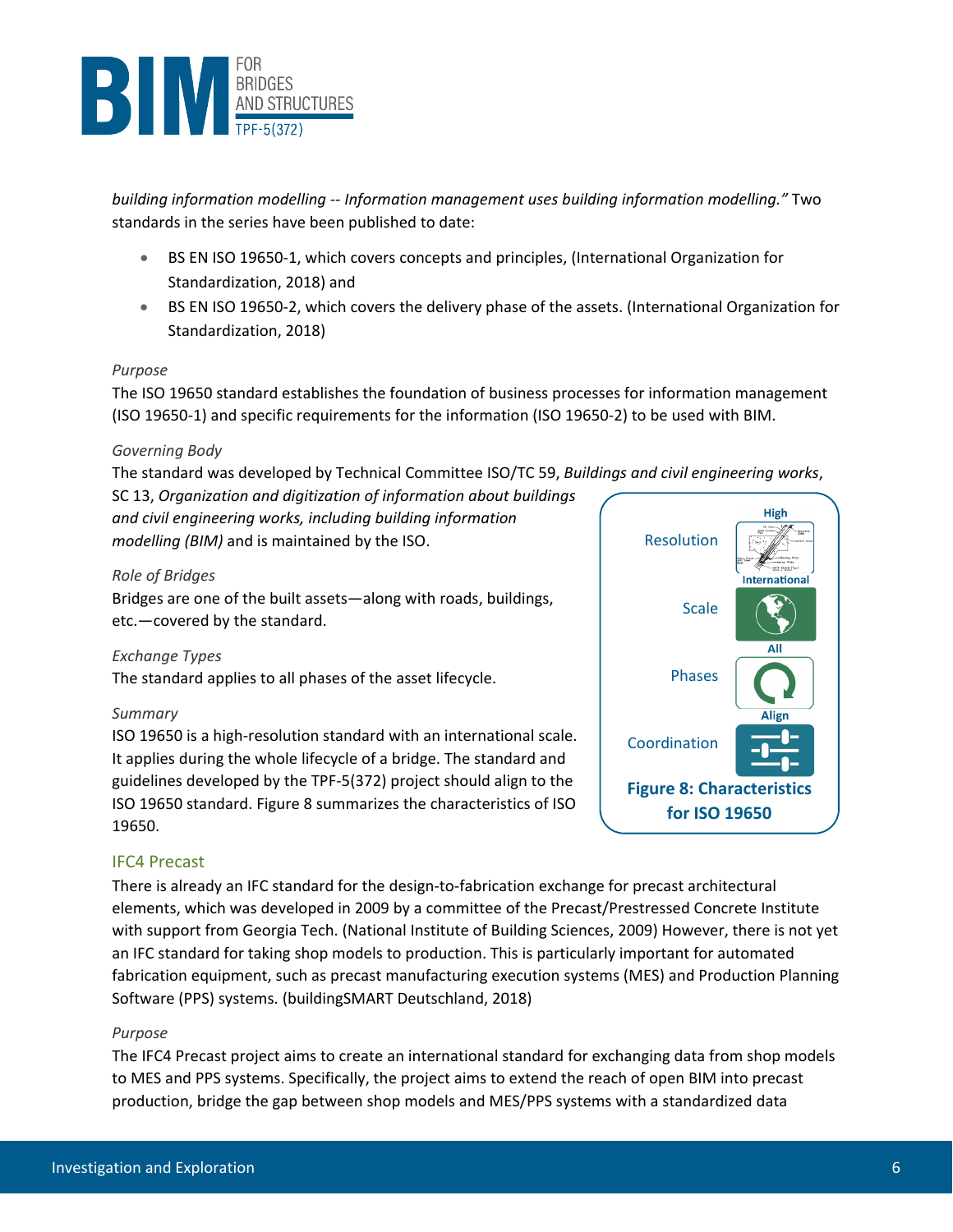

exchange based on the IFC standard, and improve data flow across the building asset lifecycle. (buildingSMART Deutschland, 2018)

#### *Governing Body*

The buildingSMART German Chapter oversees the execution of the IFC4 Precast project.

#### *Role of Bridges*

Precast concrete bridge elements are within the scope of precast elements covered by the standard.

#### *Exchange Types*

The standard applies to the fabrication phase only, which is a subset of the construction phase.

#### *Summary*

The IFC4 Precast project is a high-resolution standard with an international scale. It applies during the construction phase of a bridge. The standard and guidelines developed by the TPF-5(372) project should align to the IFC4 Precast standard. Figure 8 summarizes the characteristics of the IFC4 Precast project.



## <span id="page-10-0"></span>National Building Information Modeling Standard-United States® Version 3

The National Building Information Modeling Standard-United States® version 3 (NBIMS-US™ V3) is an open consensus standard. That is, NBIMS-US™ V3 is a framework for using BIM based on industryaccepted open standards. NBIMS-US™ V3 uses reference standards (such as the ISO 16739 standard for IFC 2x3 and OmniClass™), has a compendium of terms and definitions, uses reference information exchange standards (such as Construction Operations Building information exchange version 2.4), and references practice guidelines such as the U.S. Army Corps of Engineers contract requirements for design-build projects and the BIMForum Level of Development Specification. (National Institute of Building Sciences, 2015)

#### *Purpose*

NBIMS-US™ V3 is a curation of notable practices for using BIM that enables owners and practitioners to select the best-available process and open data exchange for using BIM.

#### *Governing Body*

The National Institute of Building Sciences (NIBS) governs NBIMS-US™ V3.

#### *Role of Bridges*

NBIMS-US™ V3 could be used on bridge construction projects or bridge owners could use NBIMS-US™ V3 to develop their own BIM standard and practice guidelines.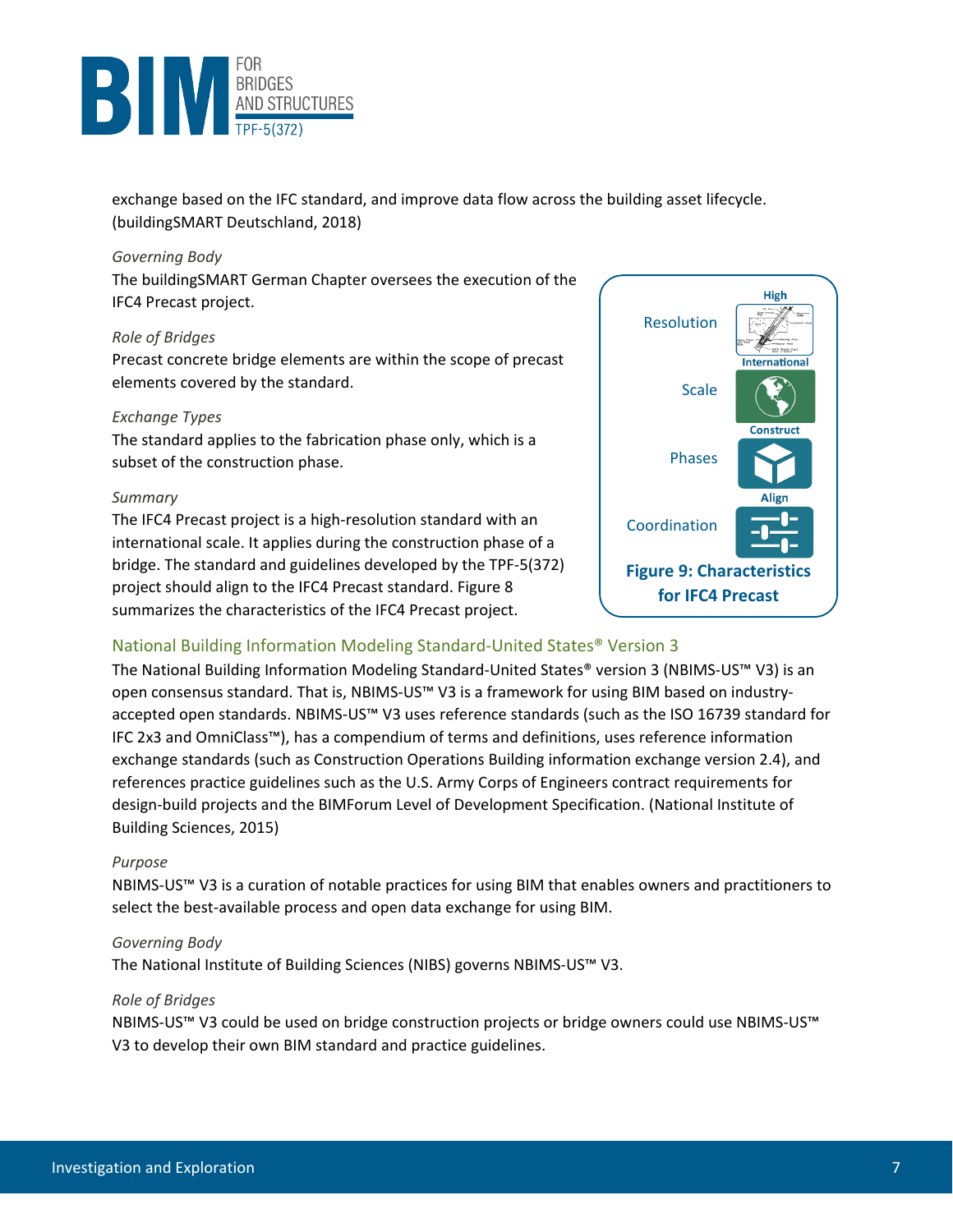

#### *Exchange Types*

NBIMS-US™ V3 is primarily for information exchanges during construction project delivery, though it is intended to support BIM uses throughout the asset lifecycle. These include delivering the project specifications (i.e. design-to-construction exchanges) as well as furnishing facility information for asset management (i.e. construction-to-operations exchanges).

#### *Summary*

NBIMS-US™ V3 is a high-resolution standard with a national scale. It applies primarily during the design and construction of a bridge. The TPF-5(372) project should align to NBIMS-US™ V3[. Figure 10](#page-11-1) summarizes the characteristics of NBIMS-US™ V3.

## <span id="page-11-0"></span>Common Data Exchange

Common Data Exchange (CDX) is a communication framework that is being developed to streamline information management at the construction project level. It promotes open data standards and transparent workflows for data exchange. (Construction Progress Coalition, 2018)



#### *Purpose*

CDX enables project stakeholders to identify their data needs, actors, and relevant standards to implement the data exchanges through valid workflows.

#### *Governing Body*

The Construction Progress Coalition, a non-profit organization, governs CDX.

#### *Role of Bridges*

CDX could be used on bridge construction projects.

#### *Exchange Types*

CDX is for information exchanges during construction project delivery. These include delivering the project specifications (i.e. design-to-construction exchanges) and exchanging information througout the project, such as for Requests for Information.

#### *Summary*

CDX is a high-resolution standard with a national scale. It applies during the design and construction of a bridge. The TPF-5(372) project should inform Construction Progress Coalition as part of stakeholder engagement and outreach activities. [Figure 11](#page-11-2) summarizes the characteristics of CDX.

<span id="page-11-2"></span><span id="page-11-1"></span>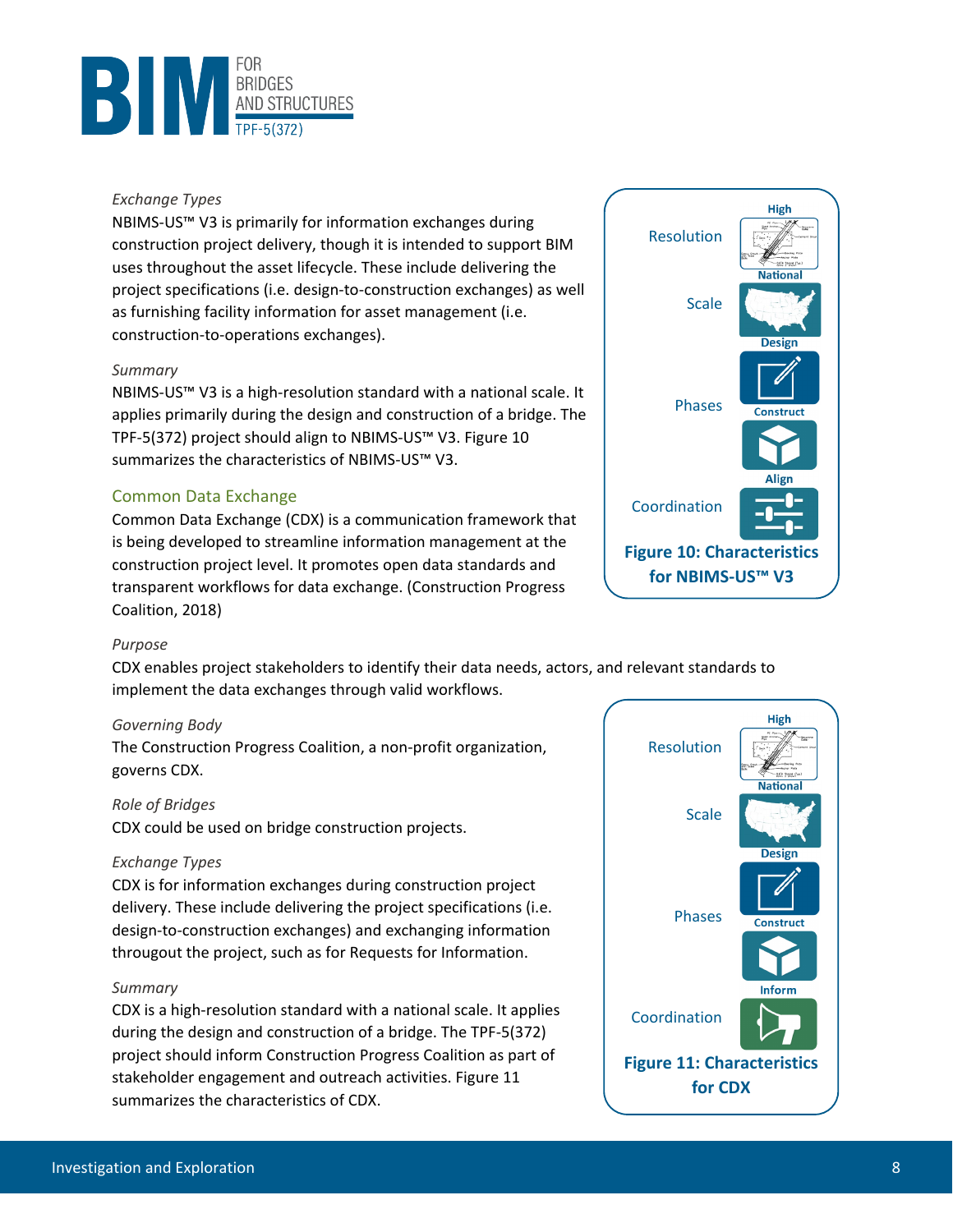

## <span id="page-12-0"></span>CSI Project Dynamo

The Construction Specifications Institute (CSI) is a national membership association representing the building construction and materials industry. CSI has a mission to advance building information management, education, and facility performance. CSI's activities include developing and maintaining standards such as MasterFormat®, UniFormat®, and OmniClass®. UniFormat® is widely used to organize BIM objects. CSI Project Dynamo is a pilot program to expand these three CSI standards to improve how they connect BIM objects to specification information. (Construction Specifications Institute, 2018)

#### *Purpose*

BIM provdies the physical geometry required for construction, but a lot of construction requirements are provided by specifications. CSI Project Dynamo is a pilot project to better connect the specification information to the physical geometry contained in BIM.

#### *Governing Body*

CSI Project Dynamo is a CSI initiative.

#### *Role of Bridges*

Bridges and structures are just one of many types of built assets that CSI Project Dynamo would serve.

#### *Exchange Types*

CSI Project Dynamo relates to connecting BIM objects to specification information. This is related to the design and construction phases of the lifecycle (including fabrication). These exchanges could be for bidding and estimating bridge projects or for fabricating and constructing bridges.

#### *Summary*

CSI Project Dynamo is a high-resolution standard with a national scale. It applies during the design and construction phases of a bridge. The TPF-5(372) project should inform CSI Project Dynamo as part of stakeholder engagement and outreach activities[. Figure 12](#page-12-3) summarizes the characteristics of CSI Project Dynamo.

# <span id="page-12-1"></span>**Transportation Standards**

This section summarizes standards for information exchanges within the transportation industry.

# <span id="page-12-2"></span>Model Inventory of Roadway Elements

The Model Inventory of Roadway Elements (MIRE) is a framework for roadway inventories. It provides a comprehensive list of data elements and a data dictionary. MIRE is specifically for data-driven safety analysis, but the second version (MIRE 2.0) is consistent with other federal data programs: Highway Performance Monitoring System, Long-Term Pavement Performance program, and the Second Strategic Highway Research Program Roadway Information Database. (Lefler, et al., 2017)

<span id="page-12-3"></span>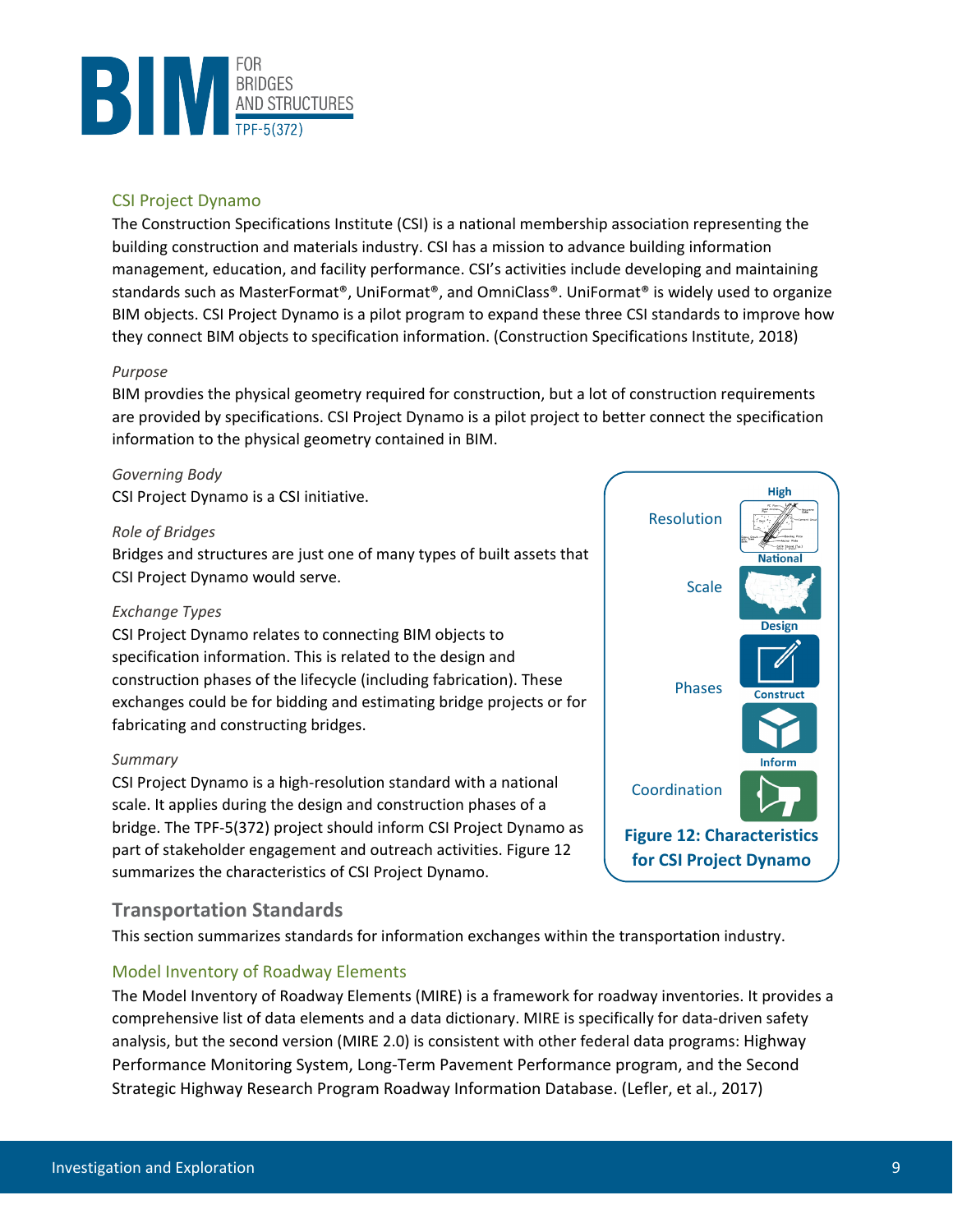

#### *Purpose*

Data-driven safety requirements have been part of the federal transportation law since the Moving Ahead for Progress in the  $21<sup>st</sup>$  Century (MAP-21) Act in 2012. MIRE was created as part of implementing MAP-21. MIRE provides a structure for roadway inventory data that enables roadway owners to use their own inventory data with analysis tools and to comply with requirements for Highway Safety Improvement Program funds.

#### *Governing Body*

The Federal Highway Administration (FHWA) safety program office governs MIRE.

#### *Role of Bridges*

Part of the process of creating MIRE 2.0 involved reviewing the NBI data dictionary and database. Bridges are not one of the 37 Fundamental Data Elements (FDE) in MIRE. Bridge descriptors are one of several "supplemental databases" identified in the MIRE 2.0 report that agencies could include in their safety analysis, but are not required to by law. Other "supplemental databases" include signs, roadside fixed objects, speed data, and pavement data.

The MIRE elements are grouped into six main sections: Segment, Intersection, Intersection Leg, Interchange/ramp, Horizontal Curve, and Vertical Grade. "Bridge Numbers for Bridges in Segment" is the 109th and last element for Segments. This element is the official bridge number and can be used to link the safety data to the NBI record or to the record in the bridge owner's bridge inventory.

#### *Exchange Types*

MIRE is specifically for exchanging safety data. It could be used to locate crash data for bridge assets.

#### *Summary*

MIRE is a low-resolution standard with a national scale. It applies during the operations phase of a bridge. The standard developed by the TPF-5(372) project should align to the MIRE standard. This would occur at the highest level, as MIRE does not break a bridge down into components. [Figure 13](#page-13-1) summarizes the characteristics of MIRE.

# <span id="page-13-0"></span>IFC-Alignment & IFC Infra Overall Architecture

The IFC-Alignment & IFC Infra Overall Architecture projects provided the foundational, common elements that were required in order to extend the IFC schema to support linear infrastructure assets. The IFC-Alignment project provided the data structures for alignments and alignment-based positioning. The IFC Infra Overall Architecture project provided additional basic data structures and made recommendations for developing extensions for infrastructure assets. The two projects were developed in parallel and in partnership with the Open Geospatial Consortium (OGC) in order to create aligned conceptual models and a common basis for IFC-Infra and InfraGML. (Borrmann, et al., 2017)

<span id="page-13-1"></span>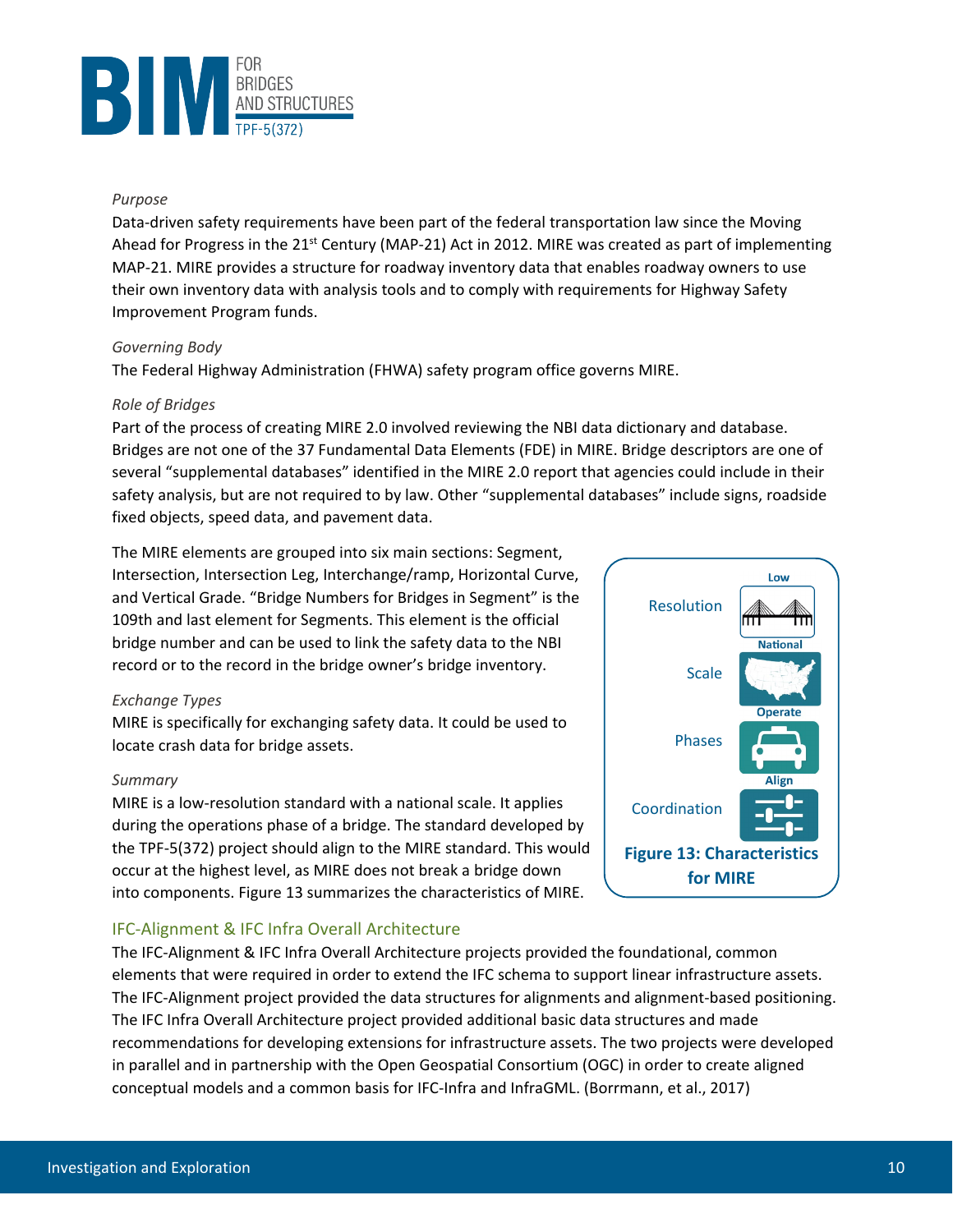

#### *Purpose*

The IFC-Alignment project and the IFC Infra Overall Architecture project are extensions to the IFC standard to enable its expansion to support road, rail, bridge, and tunnel assets. Both elements were adopted into the IFC standard as part of the IFC 4.1 release.

#### *Governing Body*

The IFC Infra Room, a subcommittee of bSI, governs the IFC-Alignment and IFC Infra Overall Architecture standards.

#### *Role of Bridges*

The schema extensions provide foundational elements that support bridge geometry and bridge project elements. These are:

- alignment and alignment-based positioning geometry,
- representations for stringlines, cross-sections, surfaces, and solids, and
- terrain objects (as Triangulated Irregular Networks)

#### *Exchange Types*

The standard applies to all phases of the asset lifecycle.

#### *Summary*

IFC-Alignment and IFC Infra Overall Architecture are high-resolution standards with an international scale. They apply during all phases of the bridge lifecycle. The standard developed by the TPF-5(372) project should align to the IFC-Alignment and IFC Infra Overall Architecture standards. [Figure 14](#page-14-1) summarizes the characteristics of IFC-Alignment and IFC Infra Overall Architecture.

<span id="page-14-1"></span>

#### <span id="page-14-0"></span>IFC Road

IFC Road extends the IFC schema to describe road semantics and geometry. The IFC Road project intends to publish the schema extension as an ISO standard. The project began with leadership from the Korean chapter in 2012 and joined the bSI Infra Room in 2014. The project was delayed to allow the IFC Infra Overall Architecture and IFC-Alignment projects to complete. The Korean chapter continued development, diverging the Korean IFC Road standard from the IFC Road project. The Korean IFC Road standard was adopted by bSI as a bSI SPEC. A bSI SPEC is a publicly accessible specification, which differs from a bSI standard in that it does not need to reach consensus. An organization that is interested in standardizing a practice, without advancing it to a bSI Standard, can publish a bSI SPEC and receive comments. (Moon, et al., 2018)

#### *Purpose*

The IFC Road project is an extension to the IFC standard to support road and highway assets.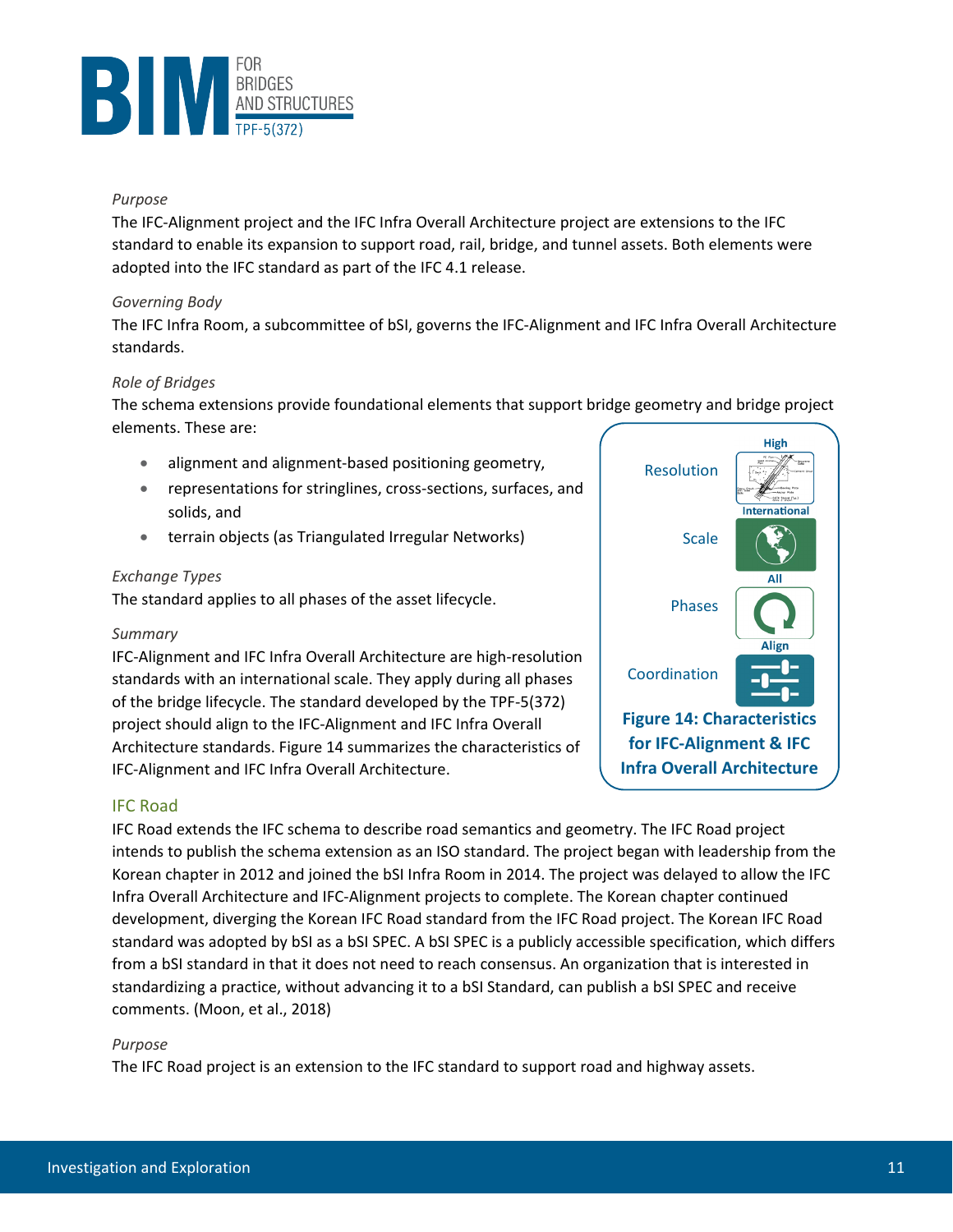

#### *Governing Body*

The IFC Infra Room, a subcommittee of bSI, governs the IFC Road project. The Korean chapter of bSI governs the Korean IFC Road SPEC, which diverged from the international IFC Road project in 2016.

#### *Role of Bridges*

The schema extension provides support for the roadway elements that may form part of bridge construction projects.

#### *Exchange Types*

The IFC Road standard applies to all phases of the asset lifecycle.

#### *Summary*

IFC Road is a high-resolution standard with an international scale. It applies during all phases of the bridge lifecycle. The standard developed by the TPF-5(372) project should align to the IFC Road standard. [Figure 15](#page-15-1) summarizes the characteristics of IFC Road.

## <span id="page-15-0"></span>AASHTOWare Data Integration Framework

<span id="page-15-1"></span>

AASHTOWare products provide critical business systems for many State transportation agencies. Currently, there is no comprehensive AASHTOWare data dictionary and the AASHTOWare products integrate in an *ad hoc* manner with other agency business systems*.* The AASHTOWare Data Integration Framework is a research project to identify product integration points, develop a data dictionary, and create a process to integrate AASHTOWare with other agency systems. (Edwards, 2018)

#### *Purpose*

Increasingly, agencies need the mission-critical business data stored in AASHTOWare product databases to perform analyses. The AASHTOWare Data Integration Framework will create a data dictionary and a path to integrate the business data stored in AASHTOWare with other agency business systems.

#### *Governing Body*

AASHTOWare is governed by the American Association of State Highway Transportation Officials (AASHTO) Special Committee on AASHTOWare (SCOA).

#### *Role of Bridges*

AASHTOWare Bridge is one of the four main AASHTOWare product groups.

#### *Exchange Types*

The AASHTOWare Data Integration Framework seeks to integrate data across all phases of the asset lifecycle. Specifically for bridges, bridge data may be connected to the related data residing in the three other AASHTOWare products groups: Project (construction and materials information), Pavement, and Safety. The AASHTOWare Data Integration Framework (especially through the data dictionary) could connect bridge data to related data residing in non-AASHTOWare agency business systems.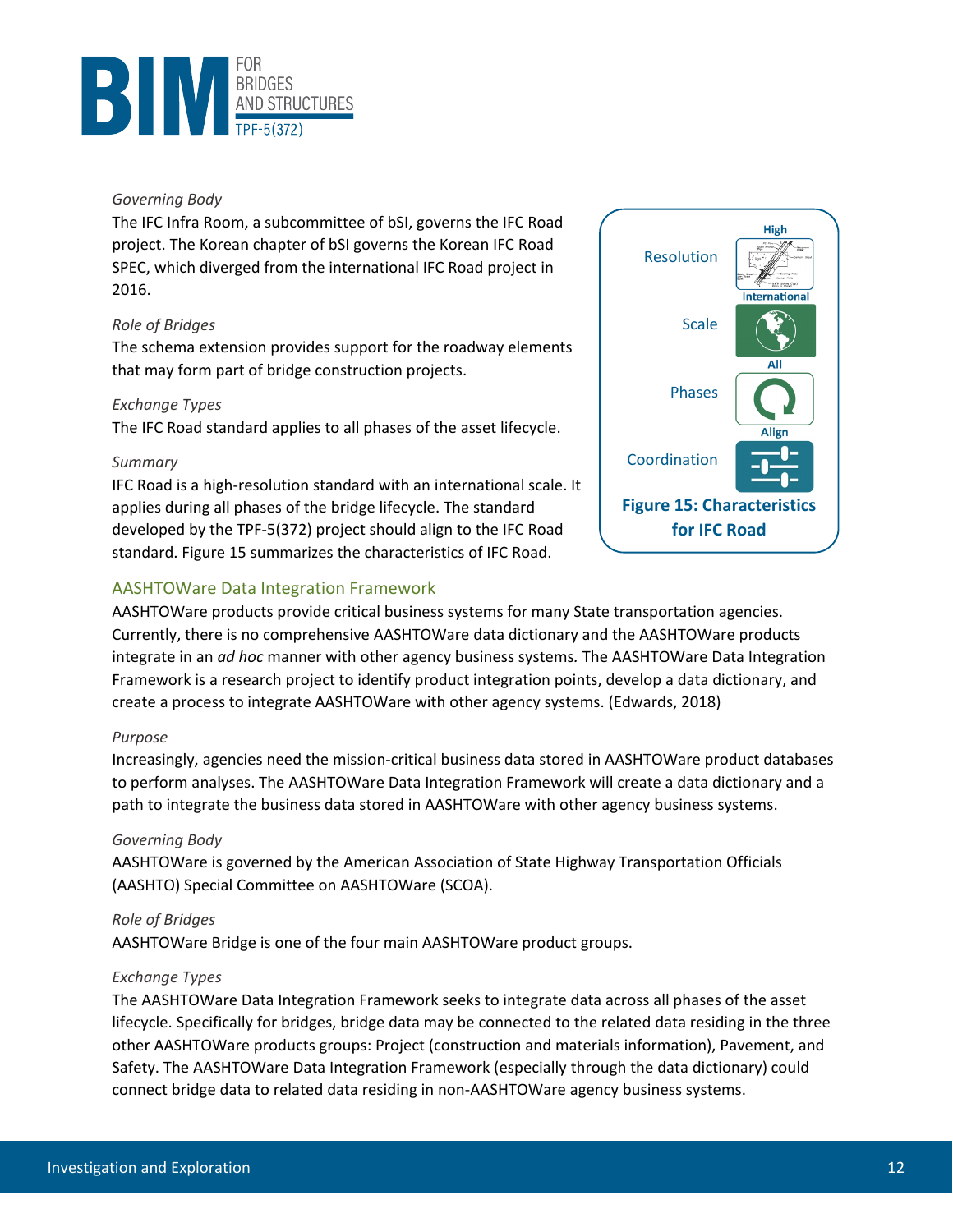

#### *Summary*

The AASHTOWare Data Integration Framework is a mediumresolution standard with a national scale. The AASHTOWare Data Integration Framework applies to all phases of the bridge lifecycle. The TPF-5(372) project should collaborate with SCOA. [Figure 16](#page-16-2) summarizes the characteristics of the AASHTOWare Data Integration Framework.

# <span id="page-16-0"></span>**Bridge Standards**

This section summarizes standards that are focused specifically on bridges.

## <span id="page-16-1"></span>IFC Bridge

IFC Bridge extends the IFC schema to describe bridge semantics and geometry. The IFC Bridge project is a two-step project to extend the IFC schema to support bridges. The first step is to implement basic "workhorse" bridge support in IFC 4.2 and expand the complexity of bridge elements supported by the IFC standard in the 5.0 release. (Castaing, et al., 2017)



#### *Purpose*

The IFC Bridge project is an extension to the IFC standard to support bridge assets.

#### *Governing Body*

The IFC Infra Room, a subcommittee of bSI, governs the IFC Bridge project.

#### *Role of Bridges*

Bridges are the focal element of this schema extension.

#### *Exchange Types*

The standard applies to all exchanges of bridge geometric information. It is currently being developed to support design-toconstruction, design-to-fabrication, and construction-to-operations exchanges.

#### *Summary*

IFC Bridge is a high-resolution standard with an international scale. It applies during all phases of the bridge lifecycle. The TPF-5(372) project should collaborate with the IFC Bridge project. [Figure 17](#page-16-3) summarizes the characteristics of IFC Bridge.

<span id="page-16-3"></span><span id="page-16-2"></span>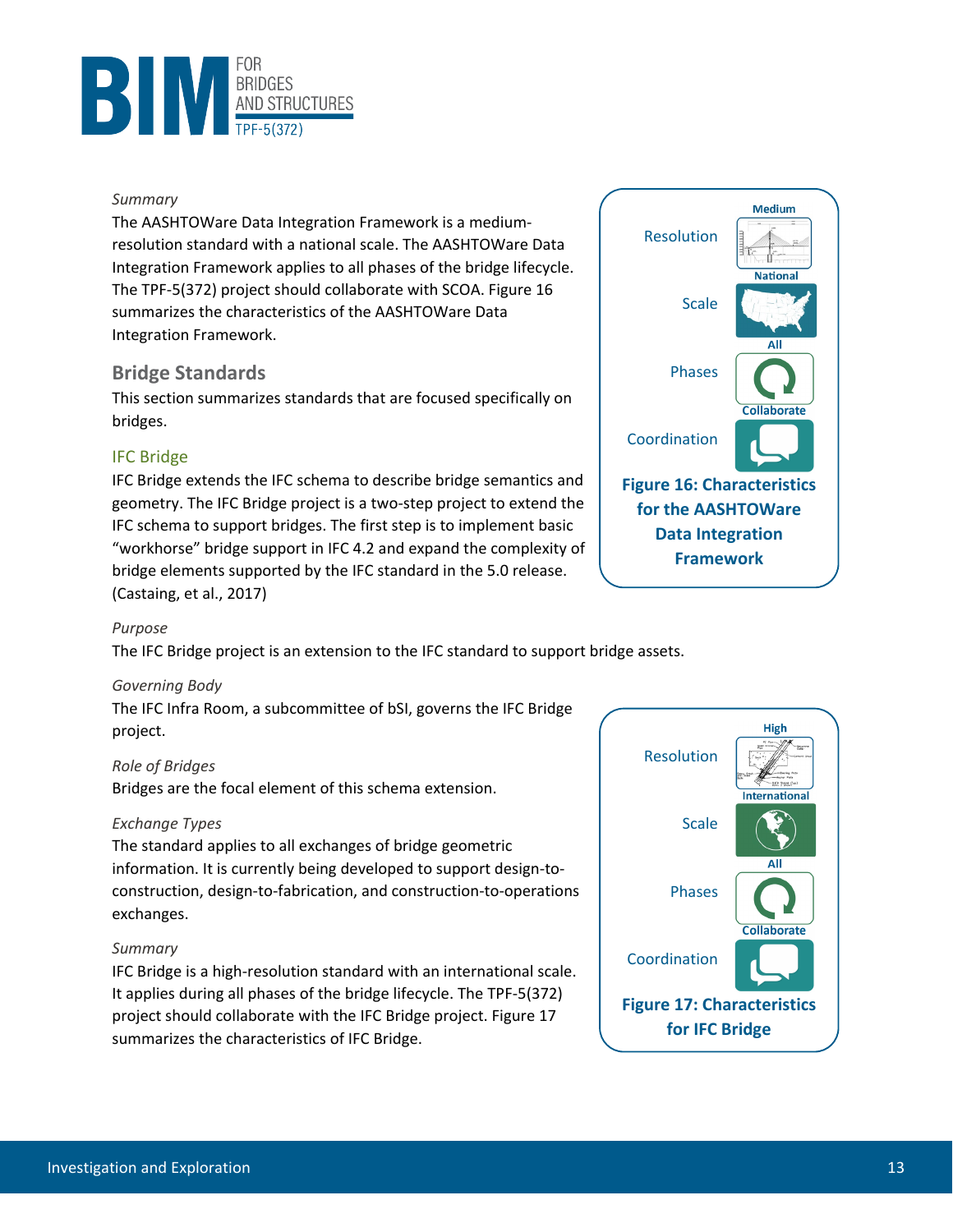

#### <span id="page-17-0"></span>National Bridge Inventory

The FHWA is required by 23 U.S.C. 144 to maintain an inventory of all highway bridges on public roads and to classify the bridges by a number of criteria. The inventory is the NBI. Agencies are also required to conduct regular element-level inspections of bridges included in the NBI and submit routine reports to the FHWA.

#### *Purpose*

The Specification for NBI Elements provides the framework for collecting and reporting the required data to the FHWA. The AASHTO Manual for Bridge Element Inspection provides further guidance. (Federal Highway Administration, 2014)

*Governing Body* The FHWA governs the NBI.

*Role of Bridges* Bridges are the focal element of this database.

#### *Exchange Types*

The standard applies to routine reporting of bridge inventory and element-level condition information.

#### *Summary*

The NBI is a medium-resolution standard with a national scale. The NBI applies to the operations and maintenance phases of the bridge lifecycle. The TPF-5(372) project should align to the NBI. [Figure 18](#page-17-2) summarizes the characteristics of the NBI.

#### <span id="page-17-1"></span>Manual for Bridge Element Inspection

The Manual for Bridge Element Inspection is a manual for bridge owners to guide element-level condition assessments. Element-level bridge assessment became typical in the 1990s and best practices have continued to evolve. The Manual for Bridge Element Inspection provides guidance for two element types: National Bridge Elements (NBEs) and Bridge Management Elements (BMEs).

NBEs are structural elements, such as superstructure and deck, necessary to determine the safety and condition of primary load-carrying members. NBE data is consistent from agency-to-agency and includes the core data reported to the NBI. BMEs are additional elements (such as joints and coatings) that agencies manage as part of their Bridge Management Systems. BMEs may vary from agency-to-agency. The manual also includes Agency Developed Elements, which gives agencies a way to customize their inspection data models.

<span id="page-17-2"></span>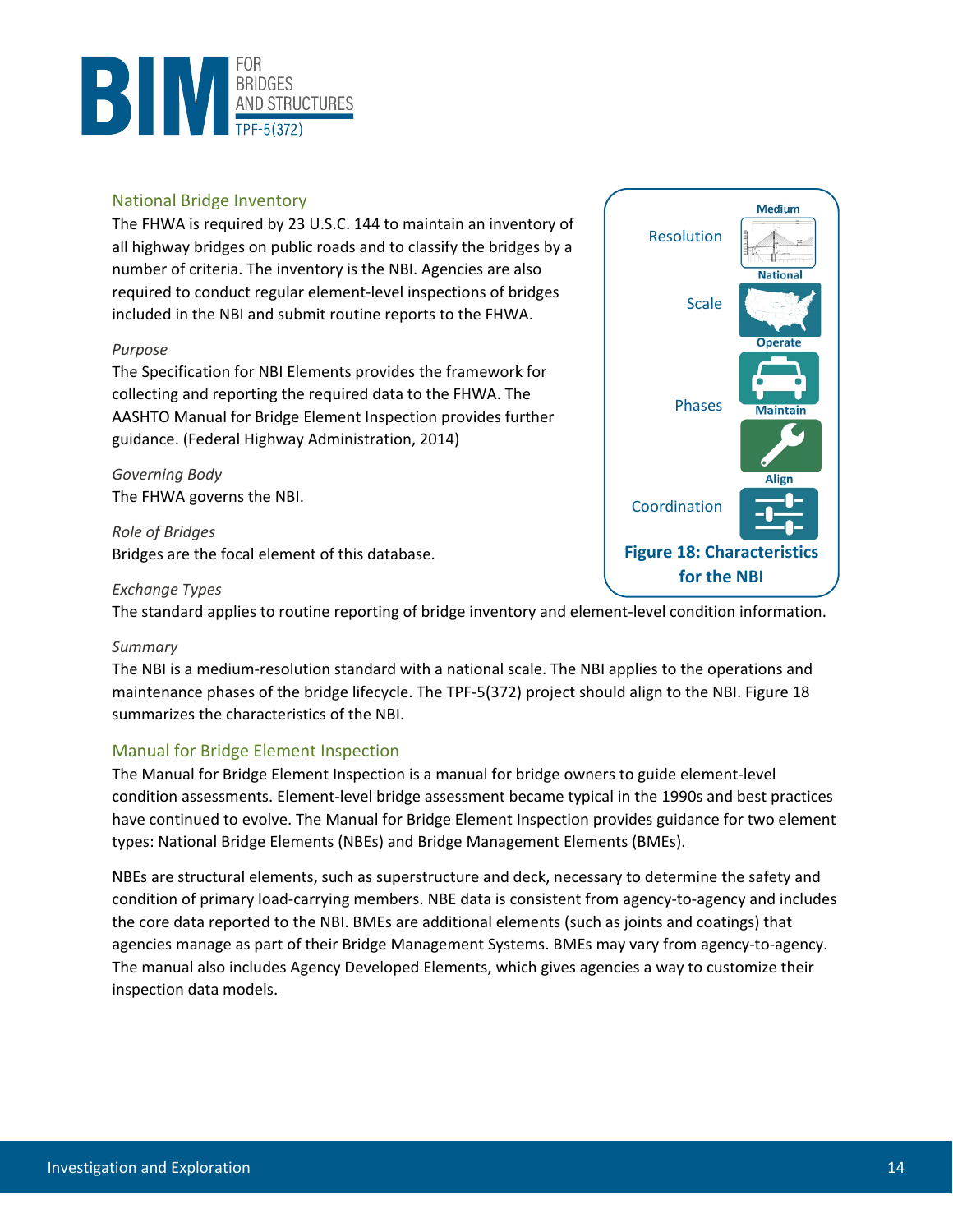

#### *Purpose*

The Manual for Bridge Element Inspection provides a consistent framework for element inspection. The consistent approach to element inspection enables the FHWA to use the NBI to develop national policy and it enables states to share best practices.

#### *Governing Body*

The AASHTO Committee on Bridges and Structures (COBS) governs the Manual for Bridge Element Inspection.

#### *Role of Bridges*

Bridges are the focal element of this manual.

#### *Exchange Types*

The Manual for Bridge Element Inspection is specifically for the collection and sharing of bridge inspection information. It is used to exchange bridge condition information between inspection software and the Bridge Management System or from the Bridge Management System to the NBI.

#### *Summary*

The Manual for Bridge Element Inspection is a medium-resolution standard with a national scale. The Manual for Bridge Element

Inspection applies to the operations and maintenance phases of the bridge lifecycle. The TPF-5(372) project should align to the Manual for Bridge Element Inspection[. Figure 19](#page-18-1) summarizes the characteristics of the NBI.

#### <span id="page-18-0"></span>Bridge Information Modeling Data Dictionary

The Bridge Information Modeling  $(BrIM)^1$  $(BrIM)^1$  Data Dictionary is a project conducted by the National Steel Bridge Alliance (NSBA) through its Task Group 15: Data Modeling for Interoperability. NSBA previously developed an initial taxonomy of "workhorse" bridge terms. There is a current NSBA project to formalize that taxonomy into a data dictionary. (National Steel Bridge Alliance, 2019)

#### *Purpose*

Steel bridge fabricators have a desire to receive digital information to estimate and fabricate bridges.

#### *Governing Body*

The NSBA Task Group 15: Data Modeling for Interoperability governs the BrIM Data Dictionary.

#### *Role of Bridges*

Bridges are the focal element of this data dictionary.

<span id="page-18-1"></span>

<span id="page-18-2"></span><sup>&</sup>lt;sup>1</sup> Bridge Information Modeling (BrIM) is the name of the NSBA project. COBS adopted a resolution to use the term "BIM for Bridges and Structures," which is the preferred term for the TPF-5(372) project.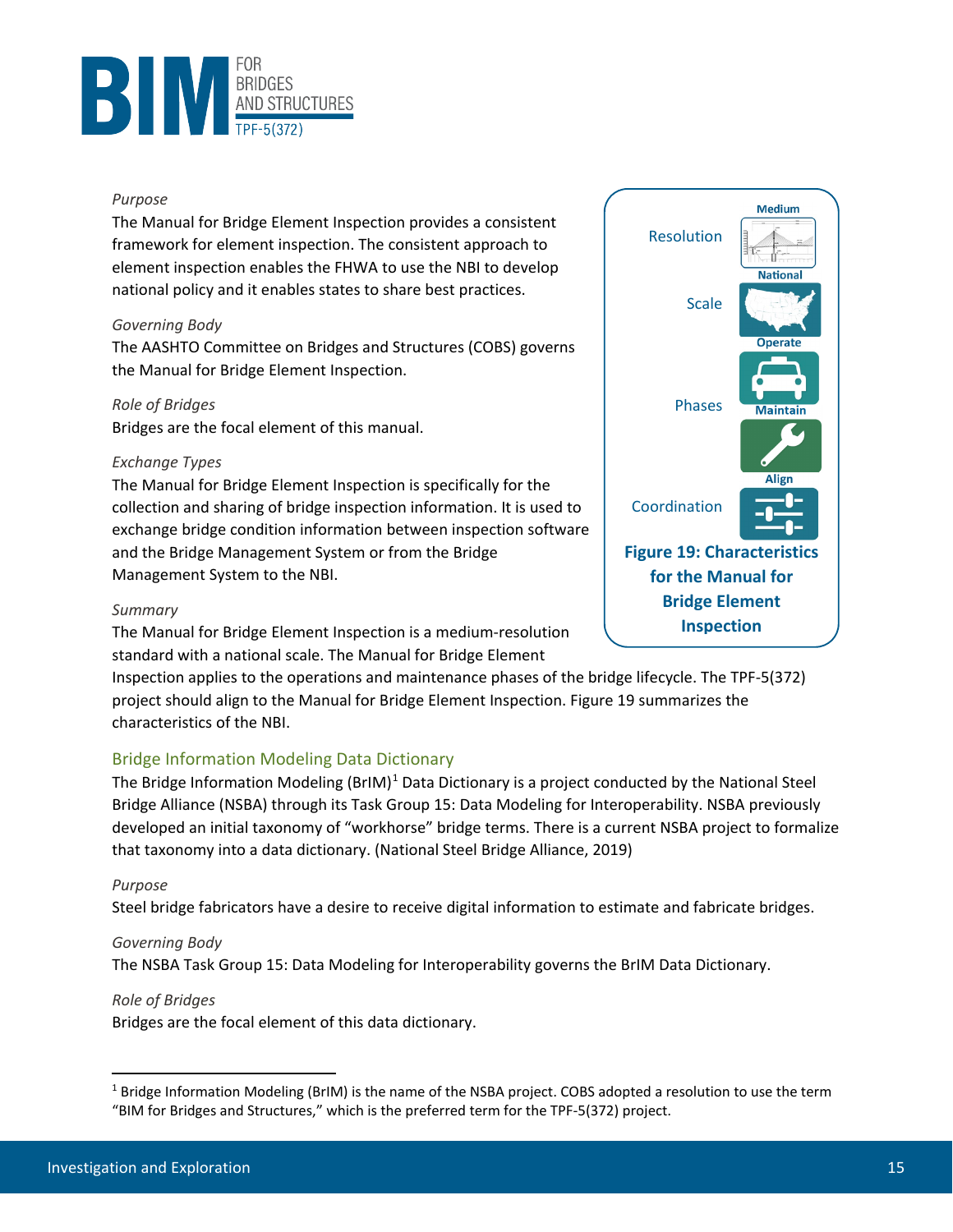

#### *Exchange Types*

The BrIM Data Dictionary is being developed for the exchange from designer to erector. However, a data dictionary is a tool for creating IDMs and thus it serves all exchanges in the bridge asset lifecycle.

#### *Summary*

The BrIM Data Dictionary is a high-resolution standard with a national scale. The BrIM Data Dictionary applies primarily to the construction (specifically, fabrication) phase of the bridge lifecycle. The TPF-5(372) project should collaborate with the NSBA Task Group 15. [Figure 20](#page-19-1) summarizes the characteristics of the BrIM Data Dictionary.

# <span id="page-19-0"></span>Project Delivery Workflow and National Library

The Project Delivery Workflow and National Library (PDW&NL) research project has two objectives. The first is to study workflows for bridge and roadway project delivery and asset management.



The second is to develop a conceptual framework for a national library of BIM-based object definitions and a process to create and maintain the library.

#### *Purpose*

The first objective is to create guidelines for incorporating BIM into highway and bridge development and management processes. The second objective is to support crowd sourcing for highway and bridge BIM object definitions, as well as to facilitate digital exchange and digital linking of BIM-based highway and bridge data.

#### *Governing Body*

The FHWA oversees the PDW&NL research project.

#### *Role of Bridges*

Bridges are one of the two focal elements of this research.

#### *Exchange Types*

The PDW&NL project applies to all exchanges of bridge geometric information.

#### *Summary*

The PDW&NL project is a high-resolution guide with a national scale. The PDW&NL project applies to all phases of the bridge lifecycle. The TPF-5(372) project should collaborate with the PDW&NL project research team. [Figure 21](#page-19-2) summarizes the characteristics of the Project Delivery Workflow and National Library research.

<span id="page-19-2"></span><span id="page-19-1"></span>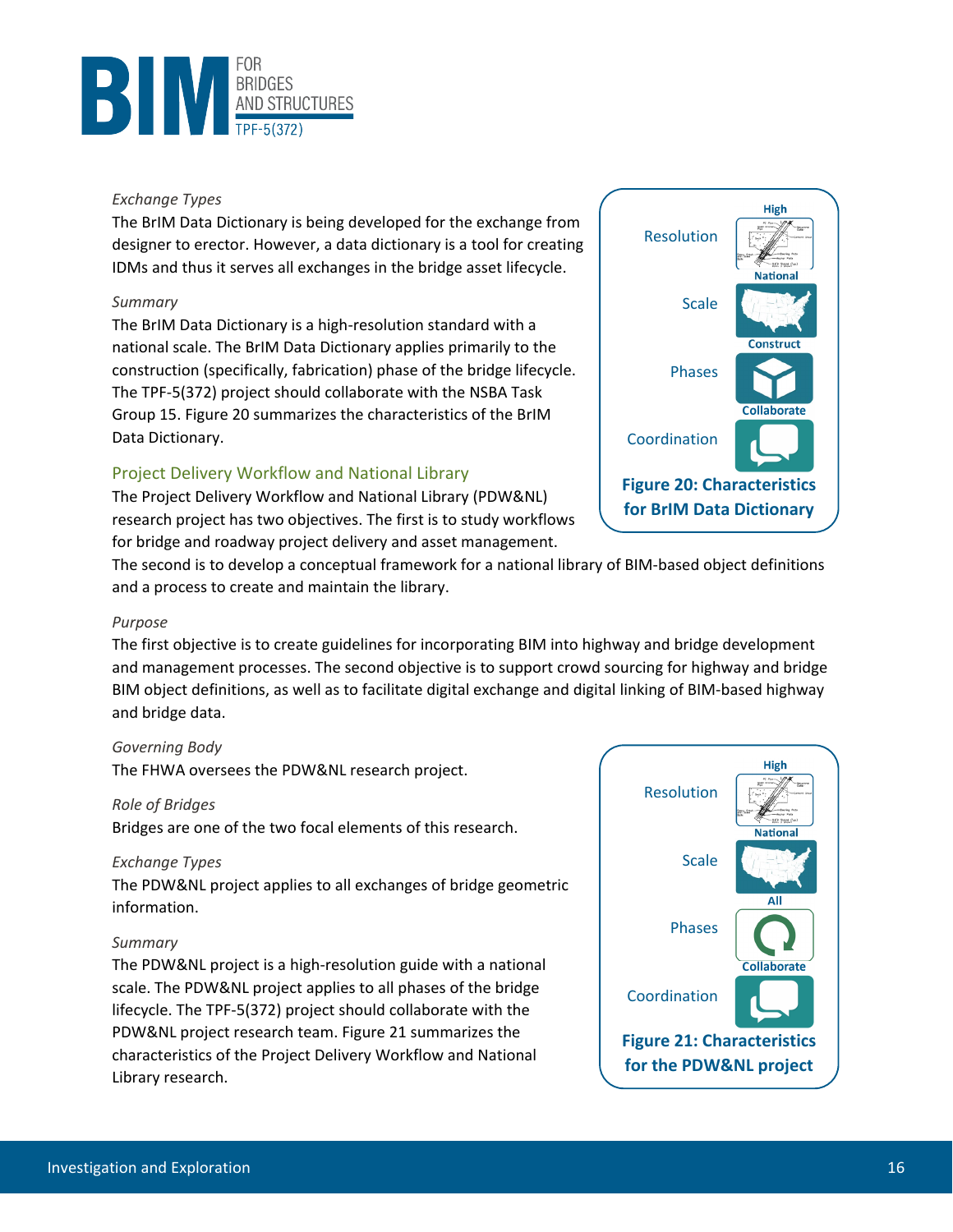

# <span id="page-20-0"></span>**Summary**

The research identified sixteen comparable efforts, which were grouped by the domain that they serve. Each comparable effort was described qualitatively in terms of its purpose, governaning body, the role of bridges, and the information exchanges that were facilitated. Each comparable effort was also assessed in terms of the resolution, scale, lifecycle phase, and recommended level of coordination with the TPF-5(372) project.

[Table 1](#page-20-1) summarizes the comprable efforts to create general standards. All the identified efforts continue to evolve. NBIMS-US™ V3 is a standard-of-standards; the standards and guidelines referenced by NBIMS-US™ V3 continue to evolve. NIBS has initiated work to develop NBIMS-US™ V4. The CDX and CSI Project Dynamo efforts are candidates to include in the TPF-5(372) stakeholder outreach.

<span id="page-20-1"></span>

| <b>Comparable</b><br><b>Effort</b> | <b>Governing Body</b>        | <b>Resolution</b> | <b>Scale</b>  | Phase             | <b>Coordination</b> |
|------------------------------------|------------------------------|-------------------|---------------|-------------------|---------------------|
| <b>NIEM</b>                        | Four governing<br>committees | Low               | National      | <b>Operations</b> | Monitor             |
| bSDD                               | bSI                          | High              | International | All               | Align               |
| <b>ISO 19650</b>                   | <b>ISO</b>                   | High              | International | All               | Align               |
| <b>IFC4 Precast</b>                | buildingSMART                | High              | International | Construction      | Align               |
|                                    | Deutschland                  |                   |               |                   |                     |
| <b>NBIMS-US™ V3</b>                | <b>NIBS</b>                  | High              | National      | Design and        | Align               |
|                                    |                              |                   |               | Construction      |                     |
| <b>CDX</b>                         | Construction                 | High              | National      | Design and        | Inform              |
|                                    | <b>Progress Coalition</b>    |                   |               | Construction      |                     |
| <b>CSI Project</b>                 | <b>CSI</b>                   | High              | National      | Design and        | Inform              |
| <b>Dynamo</b>                      |                              |                   |               | Construction      |                     |

# **Table 1: General Standards Summary**

<span id="page-20-2"></span>[Table 2](#page-20-2) summarizes the comprable efforts to create transportation-domain standards. The AASHTOWare Data Integration Framework project is a candidate for collaboration with the TPF-5(372) project in order to serve the data integration needs of States that use AASHTOWare Bridge products.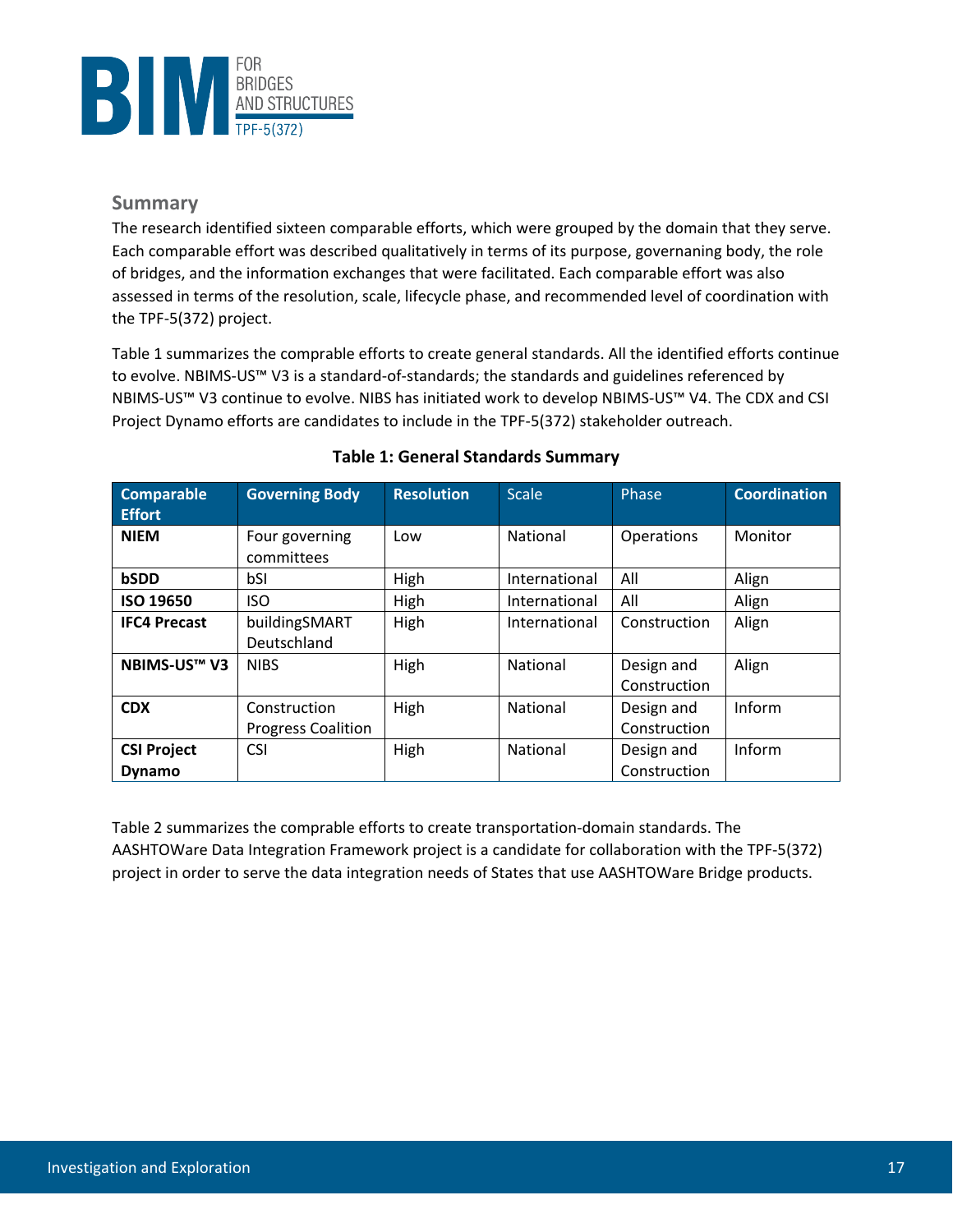

| <b>Comparable</b><br><b>Effort</b>                                            | <b>Governing</b><br><b>Body</b>      | <b>Resolution</b> | <b>Scale</b>    | Phase             | <b>Coordination</b> |
|-------------------------------------------------------------------------------|--------------------------------------|-------------------|-----------------|-------------------|---------------------|
| <b>MIRE</b>                                                                   | <b>FHWA Safety</b><br>Program Office | Low               | National        | <b>Operations</b> | Align               |
| <b>IFC Infra Overall</b><br><b>Architecture &amp;</b><br><b>IFC-Alignment</b> | bSI                                  | High              | International   | All               | Align               |
| <b>IFC Road</b>                                                               | bSI                                  | High              | International   | All               | Align               |
| <b>AASHTOWare</b><br>Data Integration<br>Framework                            | AASHTO SCOA                          | <b>Medium</b>     | <b>National</b> | All               | Collaborate         |

# **Table 2: Transportation Standards Summary**

[Table 3](#page-21-0) summarizes the comprable efforts to create bridge-specific standards. The IFC Bridge project is an ongoing project to extend the IFC standard to support bridge geometry and semantics that are common globally. The TPF-5(372) project should collaborate with the IFC Infra Room to advocate for the inclusion of geometry and semantics that are critical for US bridges in the official IFC standard. The NBI and Manual for Bridge Element Inspection are sources of critical US bridge data that may be unique to US-based bridge owners. The BrIM Data Dictionary and the Project Delivery Workflow and National Library project are two ongoing efforts that are parallel to the TPF-5(372) project and are candidates for collaboration.

#### **Table 3: Bridge Standards Summary**

<span id="page-21-0"></span>

| <b>Comparable Effort</b>  | <b>Governing</b> | <b>Resolution</b> | <b>Scale</b>    | Phase             | <b>Coordination</b> |
|---------------------------|------------------|-------------------|-----------------|-------------------|---------------------|
|                           | <b>Body</b>      |                   |                 |                   |                     |
| <b>IFC Bridge</b>         | bSI              | High              | International   | All               | Collaborate         |
| <b>NBI</b>                | <b>FHWA</b>      | Medium            | <b>National</b> | <b>Operations</b> | Align               |
| <b>Manual for Bridge</b>  | AASHTO COBS      | Medium            | National        | <b>Operations</b> | Align               |
| <b>Element Inspection</b> |                  |                   |                 |                   |                     |
| <b>BrIM Data</b>          | <b>NSBA</b>      | High              | <b>National</b> | Construction      | Collaborate         |
| <b>Dictionary</b>         |                  |                   |                 |                   |                     |
| <b>Project Delivery</b>   | <b>FHWA</b>      | High              | National        | Design and        | Collaborate         |
| Workflow and              |                  |                   |                 | Construction      |                     |
| <b>National Library</b>   |                  |                   |                 |                   |                     |
| Project                   |                  |                   |                 |                   |                     |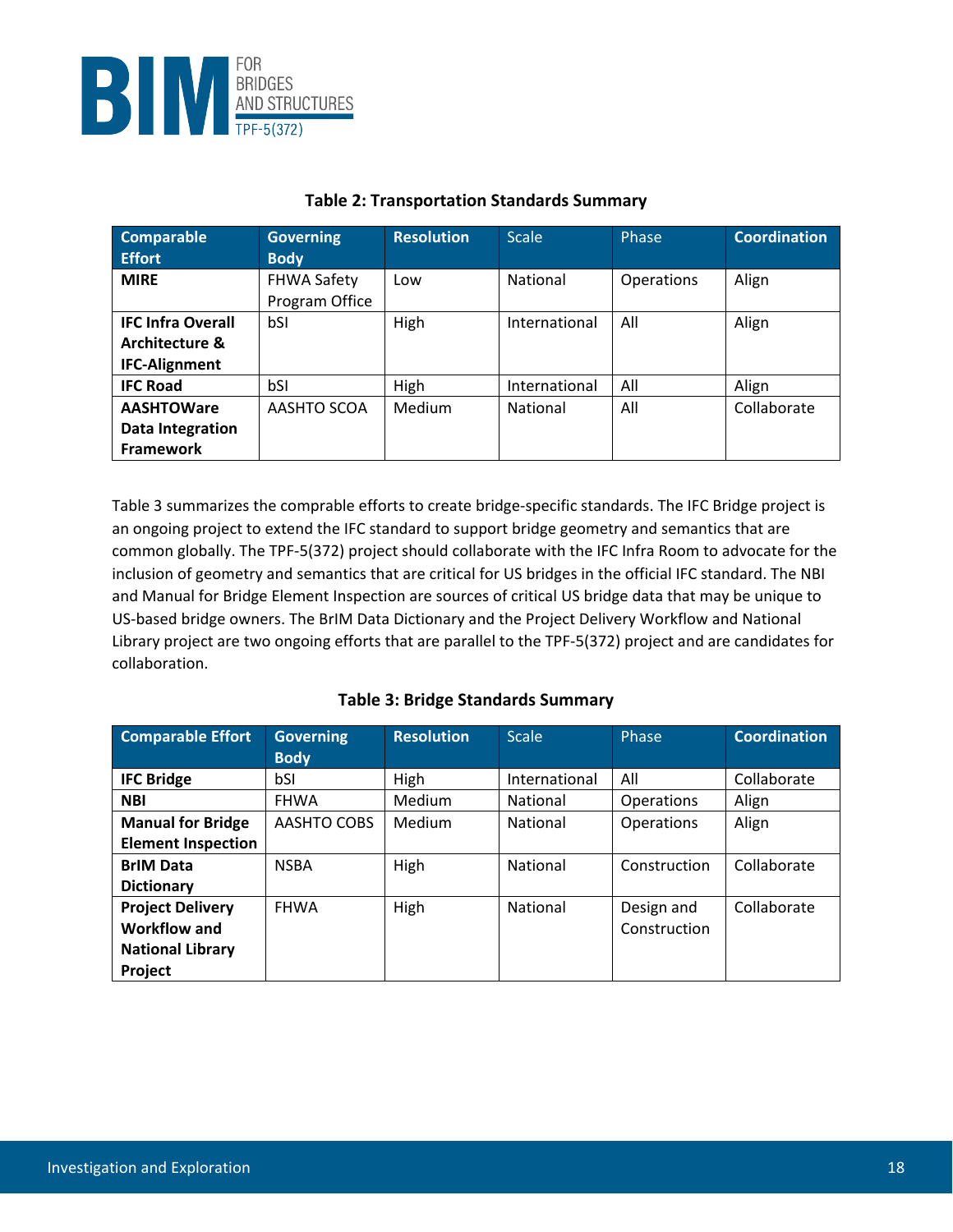

# <span id="page-22-0"></span>**Chapter 3 – Compendium of Terms**

The compendium of recommended terminology serves two purposes. Firstly, it will enable the creation of a data dictionary to support the Design to Fabrication IDM as part of the IFC Development and Verification task of the TPF 5(372) project. Secondly, it will support the outreach and stakeholder engagement activities.

Terminology is essential for the streamlined communication of information between stakeholders and information systems. Terminology describes what information is being exchanged, as well as the intent and how the terms are used in the context of a specific use case. Semantically rich data structures, such as schemas, taxonomies, and ontologies, are used to define the intent and usage of the terms. The purpose of the data dictionary is to serve as the central repository of terms and relevant information needed to produce workflows and data exchanges. Developers can then use the data dictionary to create the various taxonomies and other semantic data structures. (Costin, 2016)

The various organization structures and formats relating to terminology described below are visually represented in [Figure 22:](#page-22-1)

- **Taxonomy**: A hierarchical structure of defined terms that represent the relationships and attributes among those terms.
- **Data Dictionary**: Centralized repository of terms, relevant information about the terms, metadata, and other user-defined information. Each term is assigned a Globally Unique Identifier (GUID) that keeps each term unique.
- **Dictionary**: A collection of terms with definitions and examples of use. Additional information about the terms (origin, phonetics, grammar, etc.) may be included.
- **Glossary**: A collection of specialized terms with definitions used in a particular domain. A glossary defines the meaning of the terms that apply to a specific publication.
- **Classification System**: A formalized structure that organizes terms based on shared qualities or characteristics. ISO 22274:2013 is the relevant standard for developing classification systems.



<span id="page-22-1"></span>**Figure 22 : Structure of an Data Dictionary (Adapted from Costin, 2016)**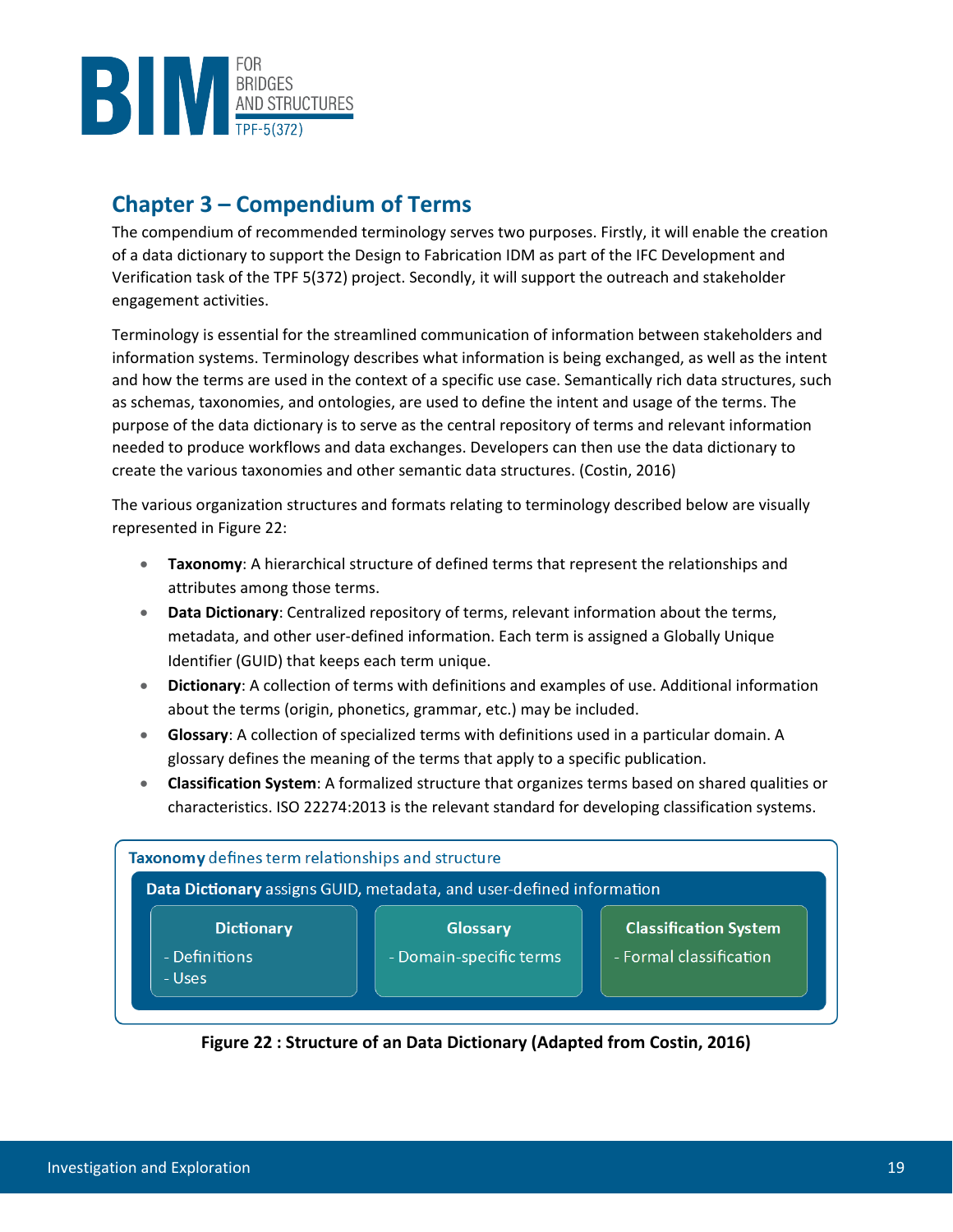

# <span id="page-23-0"></span>**Terminology Identification**

There is a plethora of terminology that exists in a variety of formats. The first step was to identify the intent and scope of the terms needed. The following subjects were identified:

• **General Bridge and Transportation Terms:** Information that describes bridges and other transportation related terms are important for high-level information, such as project information and structure types. There are further sub-categories, e.g., NBI data, transportation structures, policy, etc.

Sources include the AASHTO Transportation Glossary, AASHTO LRFD Bridge Design Specification, various State manuals and guides, and the OmniClass® classification.

• **Bridge Data:** Each workflow requires detailed information about that specific use case. Detailed bridge information for a specific use case may include fabrication data, design data, analysis data, or asset management data. The specific data that need to be collected will be based on a specific intent or use case.

Sources include AASHTO and NSBA standards, AASHTO bridge guides, and industry specifications (e.g., American Institute of Steel Construction, American Concrete Institute, Precast/Prestressed Concrete Institute).

• **General BIM Terms:** Information that describes general BIM terms are needed to maintain consistency with other BIM efforts.

Sources include the U.S. National BIM Standard, ISO BIM Standards, and buildingSMART International guides.

• **BIM Processes and Workflows:** In order to create the processes and workflow for BIM data exchanges, terms that relate to describing the processes for managing these are needed. Sources include the U.S. National BIM Standard, ISO Standard for Business Process Model and Notation, and ISO Standard for IDMs.

# <span id="page-23-1"></span>**Terminology Aggregation**

Various reports and standards were explored to identify relevant terminology. A terminology database was created to store and sort the information. The metadata that was recorded includes (but is not limited to):

- the term,
- abbreviation,
- definition,
- definition notes,
- related terms,
- source,
- reference, and
- publication year.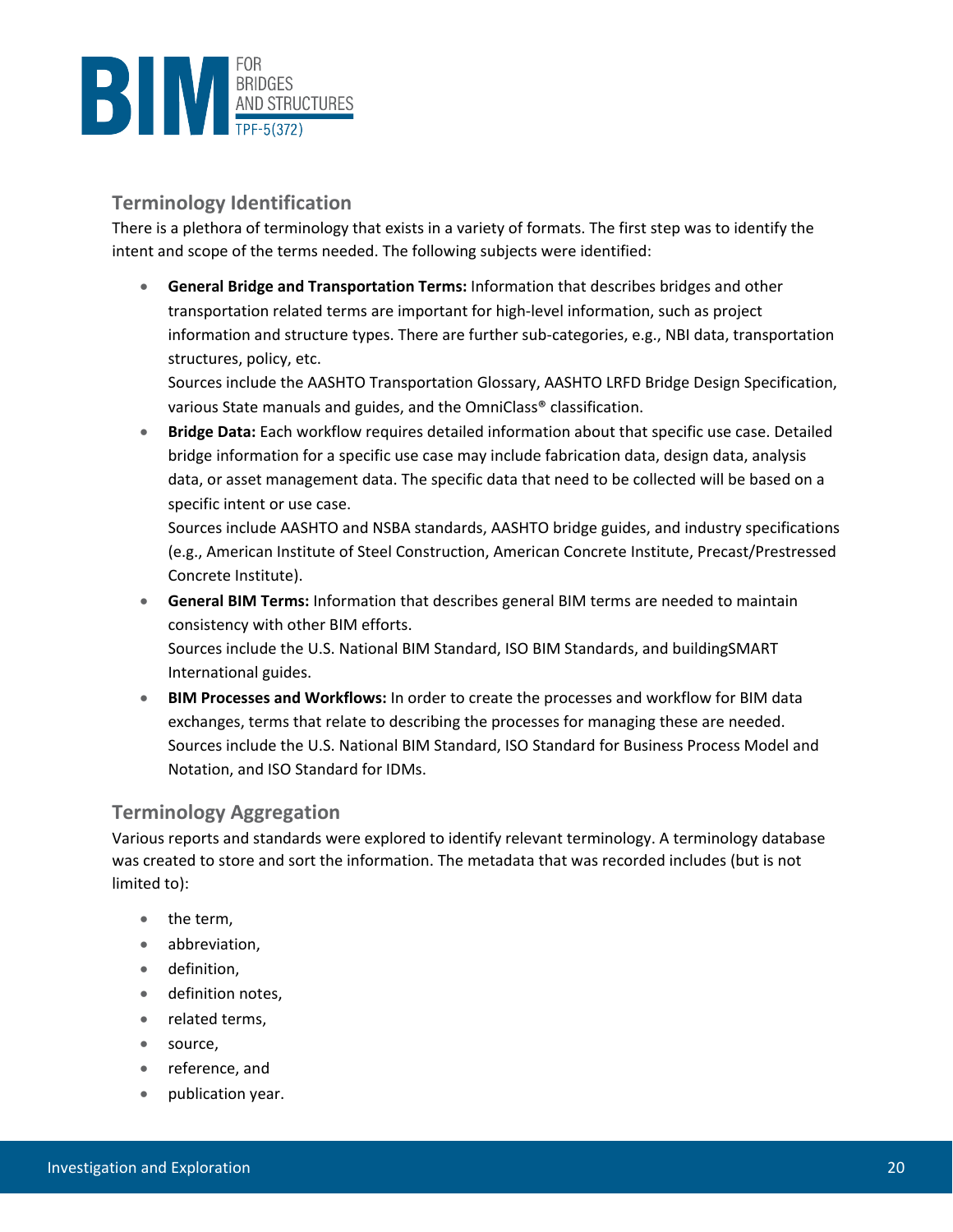

Due to the large amount of terminology, the current database only includes terms relevant to BIM, including general terms, processes, and workflows.

# <span id="page-24-0"></span>**Recommendations**

The collected terms and definitions are often vague and can be prone to misuse, especially the ones relevant to BIM processes and workflows. Although most are published in a standardized format (e.g., ISO), there are variations among the sources that define the same term. Additionally, there are many terms that are very similar by definition that could potentially cause confusion and misuse. Therefore, recommendations for the creation of a standard dictionary of terms to minimize the issues are:

- Curate the terminology and definitions for their intended purpose. For example, each derivative product such as the process maps, data dictionary, and stakeholder outreach materials should have their own glossary of terms.
- Select the most appropriate definition based on the intent, while referencing the original source. This will enable a clear definition and usage for terms that otherwise may be vague.
- Provide detailed examples and usages of how each term is properly used.

There is no single source that is exhaustive of terminology or processes for a specific purpose. For example, the OmniClass® tables currently lack entities needed for bridges and other transportation assets, but these are available in many ISO standards. Therefore, it is recommended that:

- Collect all sources of terminology in a central repository.
- Incorporate linked data to connect to the variety of sources.
- Terminology that best fits the intent can be selected and assigned.

A few current efforts have similar goals, but the processes, terminology, and definitions vary. Therefore, it is recommended to:

- Create a collaboration mechanism so that related efforts can be aligned.
- Identify a central entity that can be a mutual liaison amongst the efforts.
- Create a central repository so that terms, processes, and information can be shared.

# <span id="page-24-1"></span>**Future Goals**

The data dictionary could serve as the central repository for terminology used to create workflows and interoperable data exchanges for bridges. Specifically, this data dictionary will be used for the other tasks within this project, such as the use for the Design to Fabrication IDM. As seen in [Figure 21,](#page-22-1) the data dictionary includes classification systems. This creates an opportunity to collaborate with CSI to create classification tables for bridges elements. Furthermore, there is an opportunity to collaborate with the bSI Infra Room to incorporate elements from the data dictionary into the bSDD. Finally, being an open data repository, the data dictionary can serve as an alignment mechanism for the other ongoing efforts, e.g., the BrIM Data Dictionary, CDX, the FHWA Highway Data Element Dictionary, (US Department of Transportation, 2018) and the FHWA Workflows and National Library project.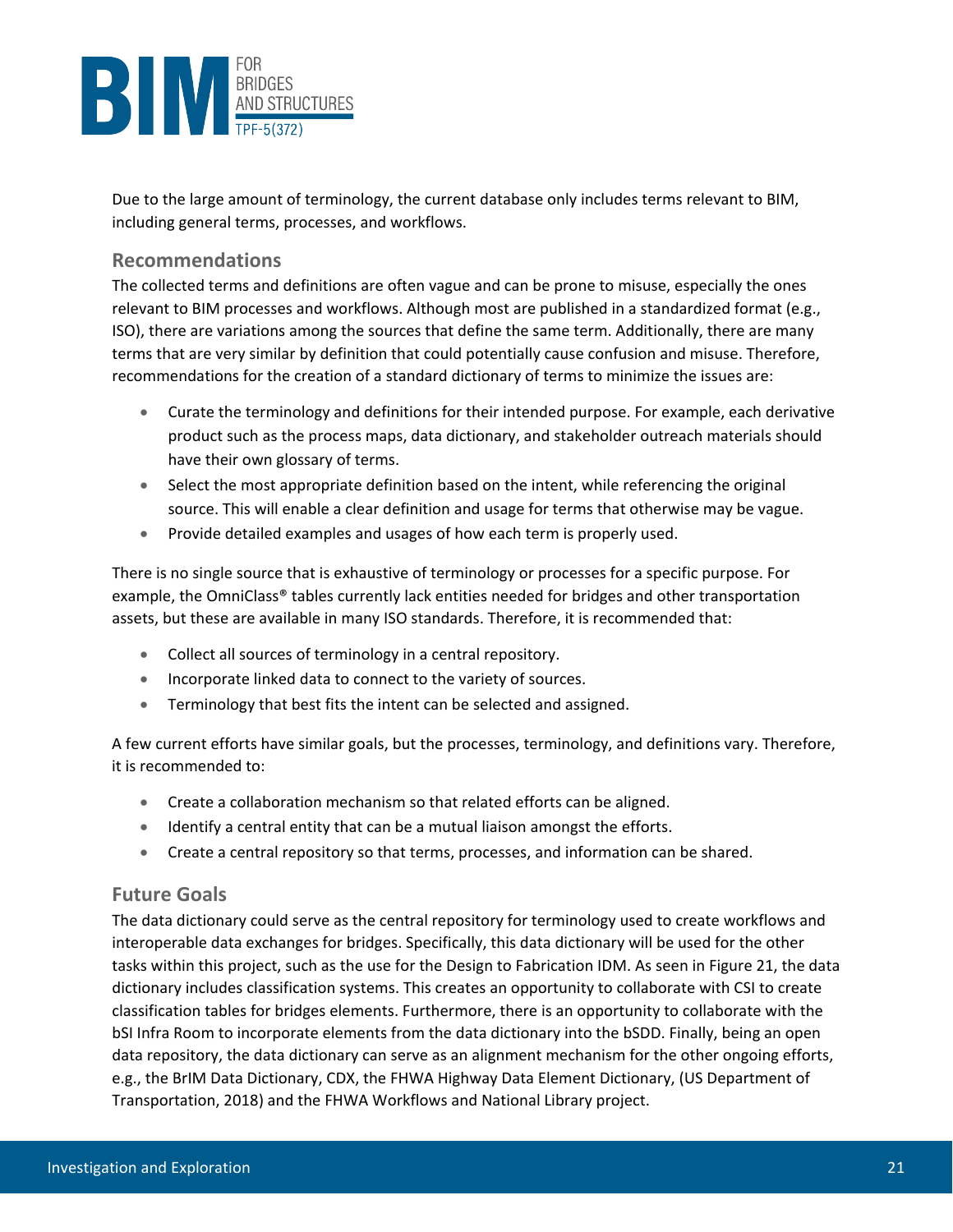

# <span id="page-25-0"></span>**References**

- Borrmann, A., Amann, J., Chipman, T., Hyvärinen, J., Liebich, T., Muhič, S., . . . Scarponcini, P. (2017). *IFC Infra Overall Architecture Project Documentation and Guidelines.* buildingSMART Infra Room.
- buildingSMART Deutschland. (2018, August 14). *IFC4precast wird international! - Expert Panel am 5. September 2018 in Frankfurt a. M.* Retrieved from buildingSMART Germany: https://www.buildingsmart.de/kos/WNetz?art=News.show&id=1021
- buildingSMART International. (2019). *buildingSMART Data Dictionary*. Retrieved August 19, 2019, from User Services: https://www.buildingsmart.org/users/services/buildingsmart-data-dictionary/
- buildingSMART International. (2019). *buildingSmart Data Dictionary Browser*. Retrieved August 19, 2019, from buildingSmart Data Dictionary: http://bsdd.buildingsmart.org/
- Castaing, C., Dumoulin, C., Grant, R., Chipman, T., Kim, H., Liebich, T., & Borrman, A. (2017). *IFC Bridge Project Plan.* buildingSMART Infra Room.
- Construction Progress Coalition. (2018). *Common Data Exchange*. Retrieved August 19, 2019, from Construction Progress Coalition: https://www.constructionprogress.org/common-dataexchange.html
- Construction Specifications Institute. (2018, May 15). *CSI-ProjectDynamo-PressRelease-May15.pdf.* Retrieved August 10, 2019, from CSI Resources: http://higherlogicdownload.s3.amazonaws.com/CSIRESOURCES/143a718d-6df6-484a-8a79- 76d79635b741/UploadedImages/PDFs/CSI-ProjectDynamo-PressRelease-May15.pdf
- Costin, A. (2016). *A New Methodology for Interoperability of Heterogeneous Bridge Information Models.* Atlanta: Georgia Institute of Technology.
- Edwards, J. (2018). AASHTOWare Data Initiatives: Standard Data Integration Framework Research. *2018 Joint Policy Conference.* Spokane, WA: AASHTO.
- Federal Highway Administration. (2014). *Specification for the National Bridge Inventory Bridge Elements.* Washington, DC: Federal Highway Administration.
- International Organization for Standardization. (2018, December). *ISO 19650-1:2018.* Retrieved August 14, 2019, from Applications of Information Technology: https://www.iso.org/standard/68078.html
- International Organization for Standardization. (2018, December). *ISO 19650-2:2018.* Retrieved August 14, 2019, from Applications of Information Technology: https://www.iso.org/standard/68080.html
- Lefler, N., Zhou, Y., Carter, D., McGee, H., Harkey, D., & Council, F. (2017). *Model Inventory of Roadway Elements – MIRE 2.0.* Federal Highway Administration Office of Safety. Washington, DC: Federal Highway Administration.